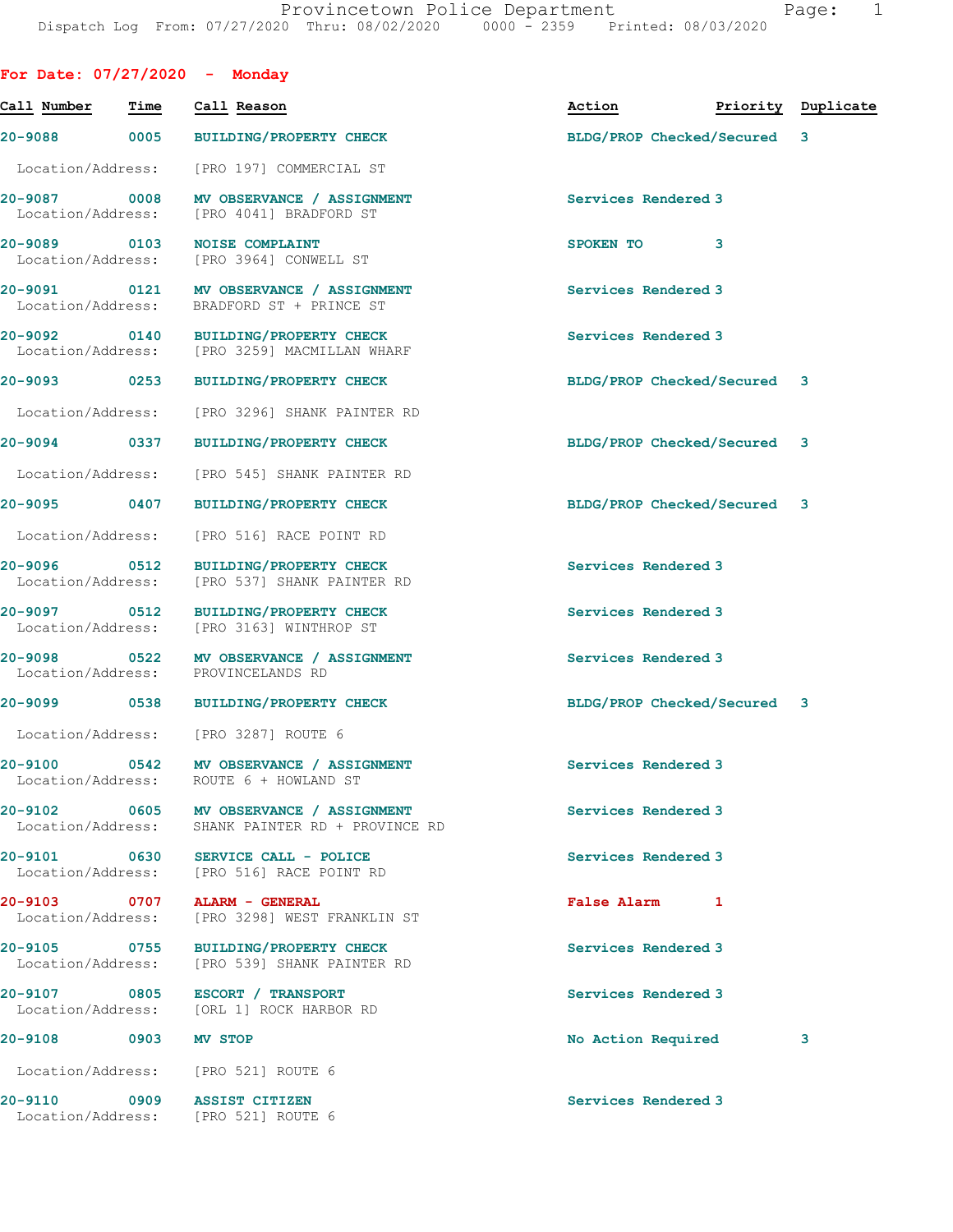|                                                                  | 20-9112 0939 BUILDING/PROPERTY CHECK<br>Location/Address: [PRO 2483] COMMERCIAL ST    | Services Rendered 3         |  |
|------------------------------------------------------------------|---------------------------------------------------------------------------------------|-----------------------------|--|
|                                                                  | 20-9113 0940 PARKING COMPLAINT                                                        | No Action Required 3        |  |
|                                                                  | Location/Address: RACE POINT RD + NELSON AVE                                          |                             |  |
|                                                                  | 20-9114 1003 MV OBSERVANCE / ASSIGNMENT<br>Location/Address: [PRO 3440] ROUTE 6       | Services Rendered 3         |  |
| 20-9116 1023                                                     | <b>MV STOP</b><br>Location/Address: [PRO 2513] ROUTE 6                                | <b>VERBAL WARNING 3</b>     |  |
|                                                                  | 20-9117 1106 MV OBSERVANCE / ASSIGNMENT<br>Location/Address: [PRO 3870] COMMERCIAL ST | Services Rendered 3         |  |
| 20-9119 1124 ANIMAL CALL                                         |                                                                                       | Referred to Other Agency 2  |  |
| Location/Address: COMMERCIAL ST                                  |                                                                                       |                             |  |
| Location/Address:                                                | 20-9120 1135 MEDICAL EMERGENCY<br>SNAIL RD                                            | PATIENT REFUSAL 1           |  |
|                                                                  | 20-9122 1233 911 - GENERAL<br>Location/Address: [PRO 1895] BRADFORD ST                | SPOKEN TO 1                 |  |
|                                                                  | 20-9125 1257 ANIMAL CALL<br>Location/Address: TREMONT ST + COMMERCIAL ST              | Services Rendered 2         |  |
| 20-9127 1311 911 - GENERAL<br>Location/Address: PILGRIMS LANDING |                                                                                       | Services Rendered 1         |  |
| 20-9126 1313 FOLLOW UP                                           | Location/Address: [PRO 542] SHANK PAINTER RD                                          | Services Rendered 2         |  |
|                                                                  | 20-9129 1404 BUILDING/PROPERTY CHECK<br>Location/Address: [PRO 2977] COMMERCIAL ST    | Services Rendered 3         |  |
| 20-9131 1515 MV COLLISION<br>Refer To Accident: 20-36-AC         | Location/Address: ROUTE 6 + SNAIL RD                                                  | Services Rendered 1         |  |
| 20-9134 1552 ALARM - FIRE                                        | Location/Address: [PRO 1796] BRADFORD ST                                              | False Alarm 1               |  |
|                                                                  | 20-9137 1612 MEDICAL EMERGENCY                                                        | Transported to Hospital 1   |  |
|                                                                  | Location/Address: [PRO 440] HARRY KEMP WAY                                            |                             |  |
|                                                                  | 20-9138 1615 MEDICAL EMERGENCY<br>Location/Address: [PRO 2490] PROVINCELANDS RD       | PATIENT REFUSAL 1           |  |
|                                                                  | 20-9136 1617 BUILDING/PROPERTY CHECK<br>Location/Address: [PRO 4136] BRADFORD ST      | Services Rendered 3         |  |
| 20-9140 1640 MV COMPLAINT                                        | Location/Address: [PRO 430] DYER ST                                                   | Peace Restored <sub>2</sub> |  |
| 20-9141 1719 FOLLOW UP                                           | Location/Address: [PRO 242] COMMERCIAL ST                                             | Services Rendered 2         |  |
|                                                                  | 20-9143 1732 MV OBSERVANCE / ASSIGNMENT<br>Location/Address: [PRO 521] ROUTE 6        | Services Rendered 3         |  |
|                                                                  | 20-9147 1900 MV OBSERVANCE / ASSIGNMENT<br>Location/Address: ROUTE 6 + SNAIL RD       | Services Rendered 3         |  |
| 20-9145 1906 MV STOP<br>Location/Address: ROUTE 6                |                                                                                       | <b>VERBAL WARNING</b><br>-3 |  |
| 20-9148 1920 MV STOP                                             |                                                                                       | <b>VERBAL WARNING 3</b>     |  |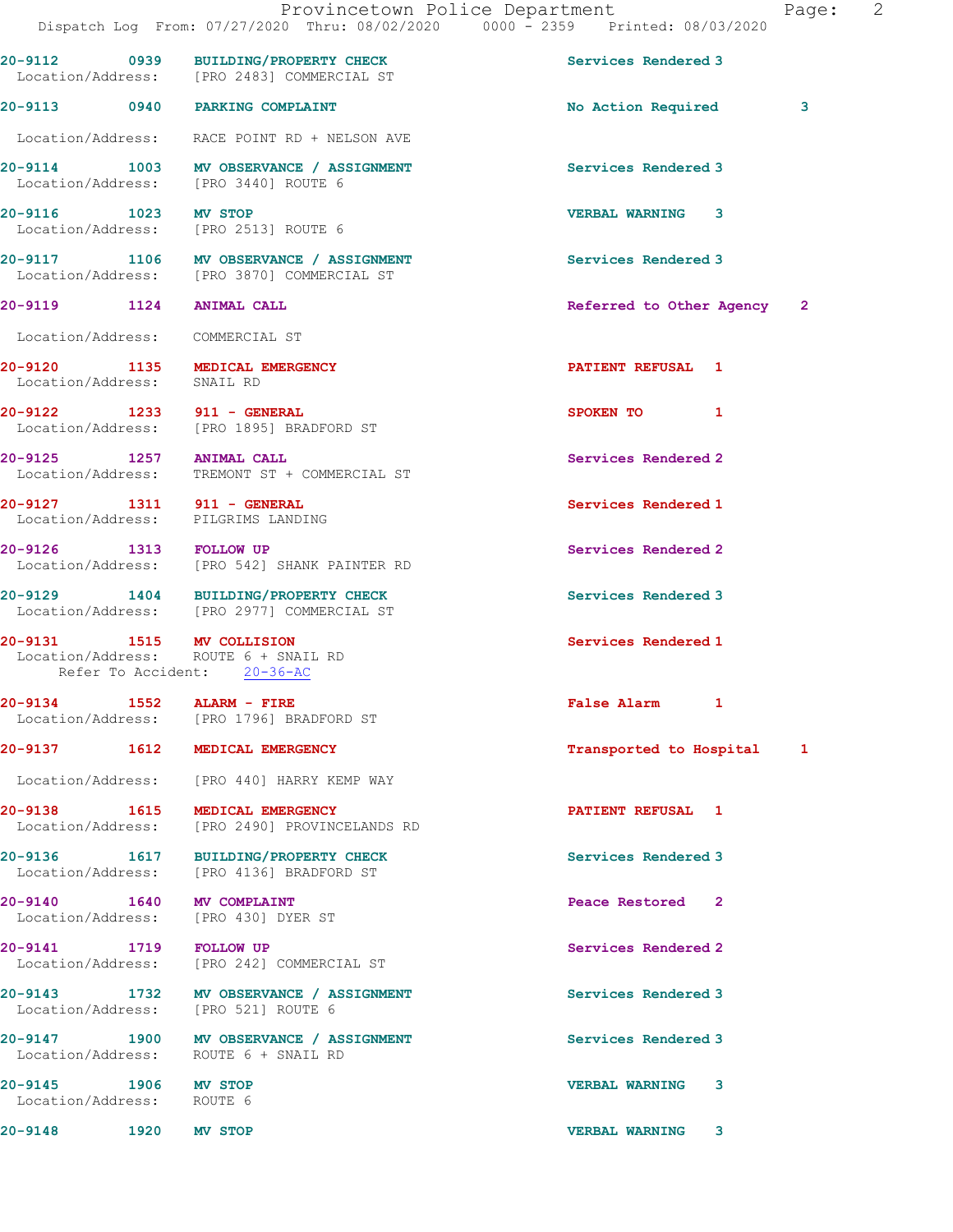|                                   |      | Provincetown Police Department<br>Dispatch Log From: 07/27/2020 Thru: 08/02/2020 0000 - 2359 Printed: 08/03/2020 |                             | Page:        | 3 |
|-----------------------------------|------|------------------------------------------------------------------------------------------------------------------|-----------------------------|--------------|---|
| Location/Address:                 |      | ROUTE 6 + SNAIL RD                                                                                               |                             |              |   |
| 20-9149<br>Location/Address:      |      | 1936 MV COMPLAINT<br>BRADFORD ST + SHANK PAINTER RD                                                              | Services Rendered 2         |              |   |
| 20-9151<br>2029                   |      | <b>MV STOP</b>                                                                                                   | Citation / Warning Issued 3 |              |   |
| Location/Address:                 |      | ROUTE 6 + SNAIL RD                                                                                               |                             |              |   |
|                                   |      | 20-9152 2041 BUILDING/PROPERTY CHECK                                                                             | BLD/PROP CHECKED UNSECURE   | 3            |   |
| Location/Address:                 |      | [PRO 447] JEROME SMITH RD                                                                                        |                             |              |   |
| $20 - 9154$<br>Location/Address:  | 2054 | MV STOP<br>SNAIL RD                                                                                              | <b>VERBAL WARNING</b><br>3  |              |   |
|                                   |      | 20-9158 2158 BUILDING/PROPERTY CHECK                                                                             | BLDG/PROP Checked/Secured   | 3            |   |
| Location/Address:                 |      | [PRO 197] COMMERCIAL ST                                                                                          |                             |              |   |
| 20-9159 2159                      |      | SUSPICIOUS ACTIVITY                                                                                              | No Action Required          | $\mathbf{2}$ |   |
| Location/Address:                 |      | [PRO 518] RACE POINT RD                                                                                          |                             |              |   |
| <b>20-9161</b>                    | 2221 | <b>BUILDING/PROPERTY CHECK</b>                                                                                   | BLDG/PROP Checked/Secured   | 3            |   |
|                                   |      | Location/Address: [PRO 519] RACE POINT RD                                                                        |                             |              |   |
| 20-9164                           |      | 2355 BUILDING/PROPERTY CHECK                                                                                     | BLDG/PROP Checked/Secured   | 3            |   |
|                                   |      | Location/Address: [PRO 105] COMMERCIAL ST                                                                        |                             |              |   |
|                                   |      | For Date: $07/28/2020 -$ Tuesday                                                                                 |                             |              |   |
| 20-9163                           | 0011 | <b>BUILDING/PROPERTY CHECK</b>                                                                                   | BLDG/PROP Checked/Secured 3 |              |   |
|                                   |      | Location/Address: [PRO 3259] MACMILLAN WHARF                                                                     |                             |              |   |
| 20-9165                           |      | 0014 BUILDING/PROPERTY CHECK                                                                                     | BLDG/PROP Checked/Secured   | 3            |   |
| Location/Address:                 |      | [PRO 3207] COMMERCIAL ST                                                                                         |                             |              |   |
| 20-9167 0104 MV STOP              |      | Location/Address: [PRO 204] COMMERCIAL ST                                                                        | <b>VERBAL WARNING 3</b>     |              |   |
|                                   |      | 20-9168 0121 BUILDING/PROPERTY CHECK<br>Location/Address: [PRO 2977] COMMERCIAL ST                               | Services Rendered 3         |              |   |
| Location/Address:                 |      | 20-9169 0149 MV OBSERVANCE / ASSIGNMENT<br>BRADFORD ST + STANDISH ST                                             | Services Rendered 3         |              |   |
| Location/Address:                 |      | 20-9170 0207 MV OBSERVANCE / ASSIGNMENT<br>[PRO 530] SHANK PAINTER RD                                            | Services Rendered 3         |              |   |
| Location/Address:                 |      | [PRO 3296] SHANK PAINTER RD                                                                                      | Services Rendered 3         |              |   |
| 20-9172 0519<br>Location/Address: |      | BUILDING/PROPERTY CHECK<br>[PRO 537] SHANK PAINTER RD                                                            | Services Rendered 3         |              |   |
|                                   |      | 20-9173 0545 MV OBSERVANCE / ASSIGNMENT<br>Location/Address: PROVINCELANDS RD + BRADFORD ST EXT                  | Services Rendered 3         |              |   |
| Location/Address:                 |      | 20-9175 0648 SERVICE CALL - POLICE<br>[PRO 516] RACE POINT RD                                                    | Services Rendered 3         |              |   |
|                                   |      | 20-9176 0712 BUILDING/PROPERTY CHECK<br>Location/Address: [PRO 539] SHANK PAINTER RD                             | Services Rendered 3         |              |   |
| 20-9177                           |      | 0728 ALARM - GENERAL                                                                                             | False Alarm 1               |              |   |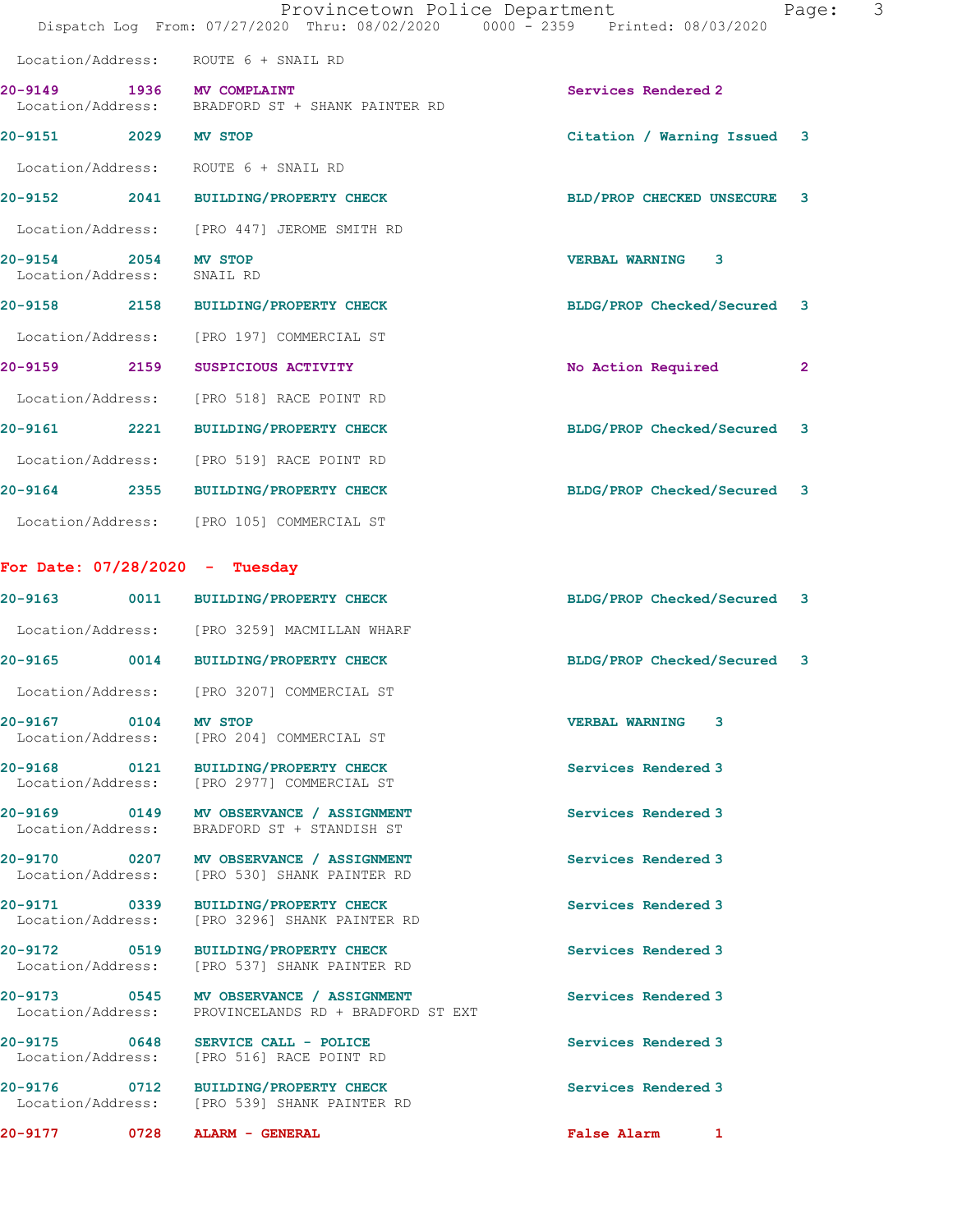|                                   | Dispatch Log From: 07/27/2020 Thru: 08/02/2020 0000 - 2359 Printed: 08/03/2020           | Provincetown Police Department<br>4<br>Page: |
|-----------------------------------|------------------------------------------------------------------------------------------|----------------------------------------------|
|                                   | Location/Address: [PRO 440] HARRY KEMP WAY                                               |                                              |
|                                   | 20-9178 0742 COMPLAINT - GENERAL<br>Location/Address: [PRO 837] COMMERCIAL ST            | Services Rendered 3                          |
| 20-9179 0754 MV STOP              | Location/Address: COMMERCIAL ST + MONTELLO ST                                            | <b>VERBAL WARNING</b><br>3                   |
| 20-9180 0804 BY-LAW VIOLATION     | Location/Address: [PRO 175] COMMERCIAL ST                                                | SPOKEN TO<br>$\mathbf{2}$                    |
|                                   | 20-9182 0826 MV OBSERVANCE / ASSIGNMENT<br>Location/Address: [PRO 3243] SHANK PAINTER RD | Services Rendered 3                          |
| 20-9184 0856 LOST PROPERTY        | Location/Address: [PRO 542] SHANK PAINTER RD                                             | Services Rendered 3                          |
|                                   | 20-9185 0903 MEDICAL EMERGENCY                                                           | Transported to Hospital 1                    |
| Location/Address: COMMERCIAL ST   |                                                                                          |                                              |
| 20-9186 0912 ALARM - GENERAL      | Location/Address: [PRO 1245] SEASHORE PARK DR                                            | False Alarm 1                                |
|                                   | 20-9189 0957 PARKING COMPLAINT                                                           | Citation / Warning Issued 3                  |
|                                   | Location/Address: [PRO 1067] PLEASANT ST                                                 |                                              |
|                                   | 20-9188 1004 BUILDING/PROPERTY CHECK<br>Location/Address: [PRO 2483] COMMERCIAL ST       | Services Rendered 3                          |
|                                   | 20-9190 1010 MEDICAL EMERGENCY<br>Location/Address: [PRO 1215] COMMERCIAL ST             | <b>PATIENT REFUSAL 1</b>                     |
|                                   | 20-9192 1050 HARASSMENT / THREATS<br>Location/Address: [PRO 3873] CONWELL ST             | SPOKEN TO<br>2                               |
|                                   | 20-9193 1053 VANDALISM<br>Location/Address: [PRO 564] BAYBERRY AVE                       | 3<br>SPOKEN TO                               |
|                                   | 20-9195 1130 SHOPLIFTING<br>Location/Address: [PRO 2989] COMMERCIAL ST                   | SPOKEN TO<br>3                               |
| 20-9196 1130 LOST PROPERTY        | Location/Address: [PRO 2423] WINTHROP ST                                                 | Services Rendered 3                          |
|                                   | 20-9197 1217 COMPLAINT - GENERAL                                                         | Referred to Other Agency 3                   |
|                                   | Location/Address: [PRO 442] HARRY KEMP WAY                                               |                                              |
|                                   | 20-9199 1244 PARKING COMPLAINT<br>Location/Address: [PRO 1895] BRADFORD ST               | SPOKEN TO<br>3                               |
| 20-9200 1304 LOST PROPERTY        | Location/Address: [PRO 542] SHANK PAINTER RD                                             | Services Rendered 3                          |
| 20-9202 1309 HAZARDS              |                                                                                          | Referred to Other Agency 2                   |
|                                   | Location/Address: [PRO 3099] SHANK PAINTER RD                                            |                                              |
| 20-9203     1325                  | 911 - GENERAL<br>Location/Address: [PRO 1102] SCHUELER BLVD                              | SPOKEN TO 1                                  |
| 20-9204 1328<br>Location/Address: | FIRE - VEHICLE<br>[PRO 3296] SHANK PAINTER RD                                            | Extinguished 1                               |
|                                   | 20-9206 1401 SUSPICIOUS ACTIVITY<br>Location/Address: [PRO 539] SHANK PAINTER RD         | Services Rendered 2                          |
| 1416<br>20-9207                   | <b>BUILDING/PROPERTY CHECK</b>                                                           | Services Rendered 3                          |

Location/Address: [PRO 2977] COMMERCIAL ST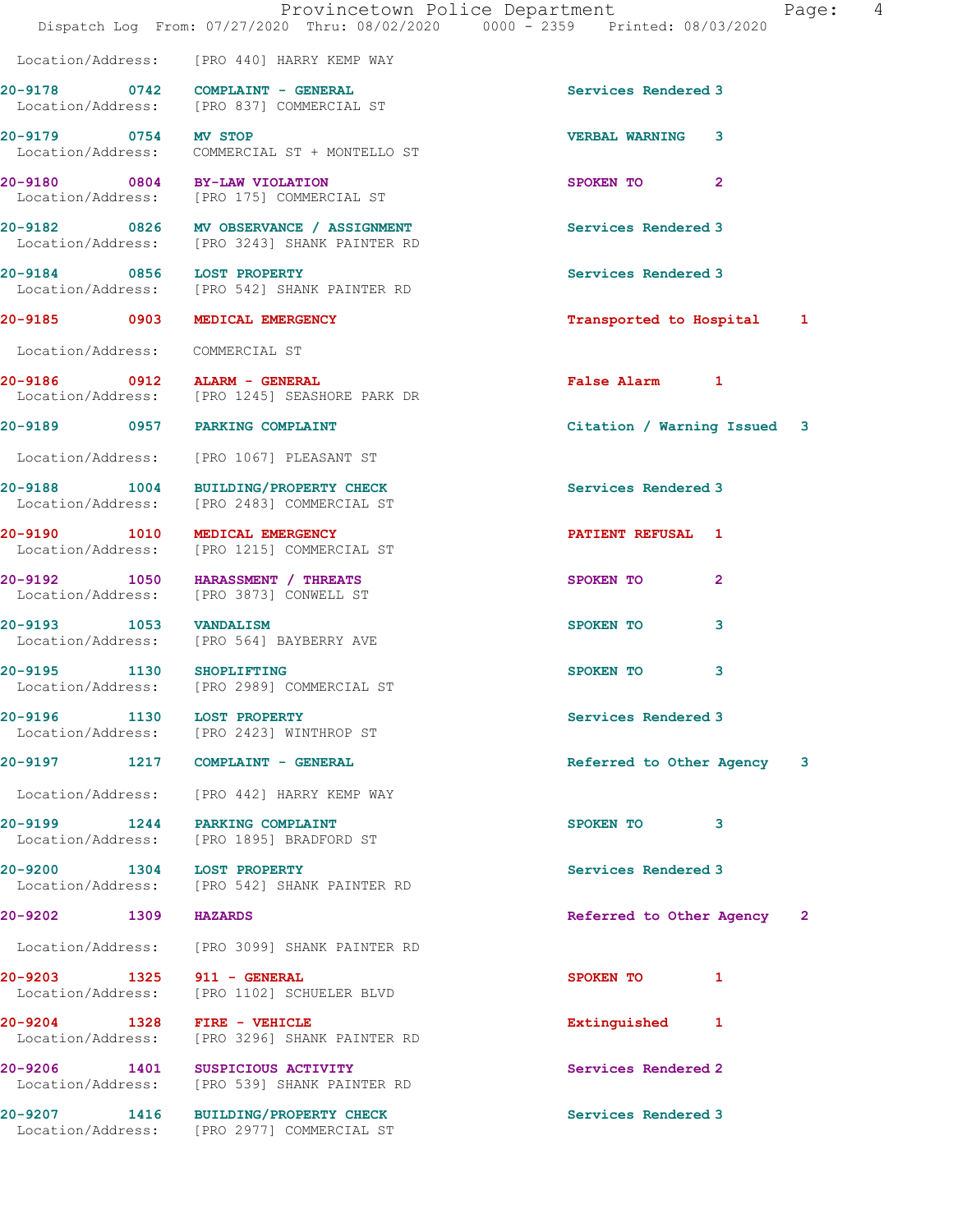20-9208 1421 ASSIST CITIZEN **Referred to Other Agency** 3 Location/Address: [PRO 3259] MACMILLAN WHARF 20-9209 1439 PARKING COMPLAINT Services Rendered 3 Location/Address: [PRO 2483] COMMERCIAL ST 20-9211 1507 MV DISABLED 20-9211 20-5 Services Rendered 2 Location/Address: ROUTE 6 + SNAIL RD 20-9213 1528 LARCENY / FORGERY / FRAUD SPOKEN TO 2<br>
Location/Address: [PRO 3771] COMMERCIAL ST [PRO 3771] COMMERCIAL ST 20-9212 1531 MV OBSERVANCE / ASSIGNMENT Services Rendered 3 Location/Address: PRINCE ST + BRADFORD ST 20-9219 1751 MV HIT & RUN Services Rendered 2 Location/Address: [PRO 320] COMMERCIAL ST 20-9218 1802 MV OBSERVANCE / ASSIGNMENT Services Rendered 3 Location/Address: ROUTE 6 + SNAIL RD 20-9220 1802 COMPLAINT - GENERAL 20-9220 Services Rendered 3<br>
Location/Address: [PRO 165] COMMERCIAL ST [PRO 165] COMMERCIAL ST 20-9221 1819 MEDICAL EMERGENCY **1819 1819 MEDICAL EMERGENCY** 1819 1 Location/Address: [PRO 208] COMMERCIAL ST 20-9222 1833 MV COMPLAINT 1999 120 CONE ON ARRIVAL 2 Location/Address: [PRO 105] COMMERCIAL ST 20-9228 2036 MV STOP VERBAL WARNING 3 Location/Address: ROUTE 6 + HOWLAND ST 20-9227 2045 MV OBSERVANCE / ASSIGNMENT Services Rendered 3 Location/Address: HOWLAND ST + BRADFORD ST 20-9230 2123 MV STOP Citation / Warning Issued 3 Location/Address: [PRO 3313] STANDISH ST 20-9231 2141 BUILDING/PROPERTY CHECK BLDG/PROP Checked/Secured 3 Location/Address: [PRO 1638] COMMERCIAL ST 20-9232 2150 NOISE COMPLAINT Peace Restored 3 Location/Address: [PRO 365] COMMERCIAL ST 20-9234 2216 MV STOP VERBAL WARNING 3 Location/Address: BRADFORD ST + MILLER HILL RD 20-9235 2231 BUILDING/PROPERTY CHECK BLDG/PROP Checked/Secured 3 Location/Address: [PRO 105] COMMERCIAL ST 20-9237 2320 MV OBSERVANCE / ASSIGNMENT Services Rendered 3 Location/Address: ROUTE 6 + SNAIL RD 20-9238 2333 MV STOP VERBAL WARNING 3 Location/Address: BRADFORD ST + PRINCE ST 20-9239 2336 MV STOP Citation / Warning Issued 3 Location/Address: ROUTE 6

## For Date: 07/29/2020 - Wednesday

| $20 - 9241$ | 0001 | <b>BUILDING/PROPERTY CHECK</b> |  |
|-------------|------|--------------------------------|--|
|             |      |                                |  |

Services Rendered 3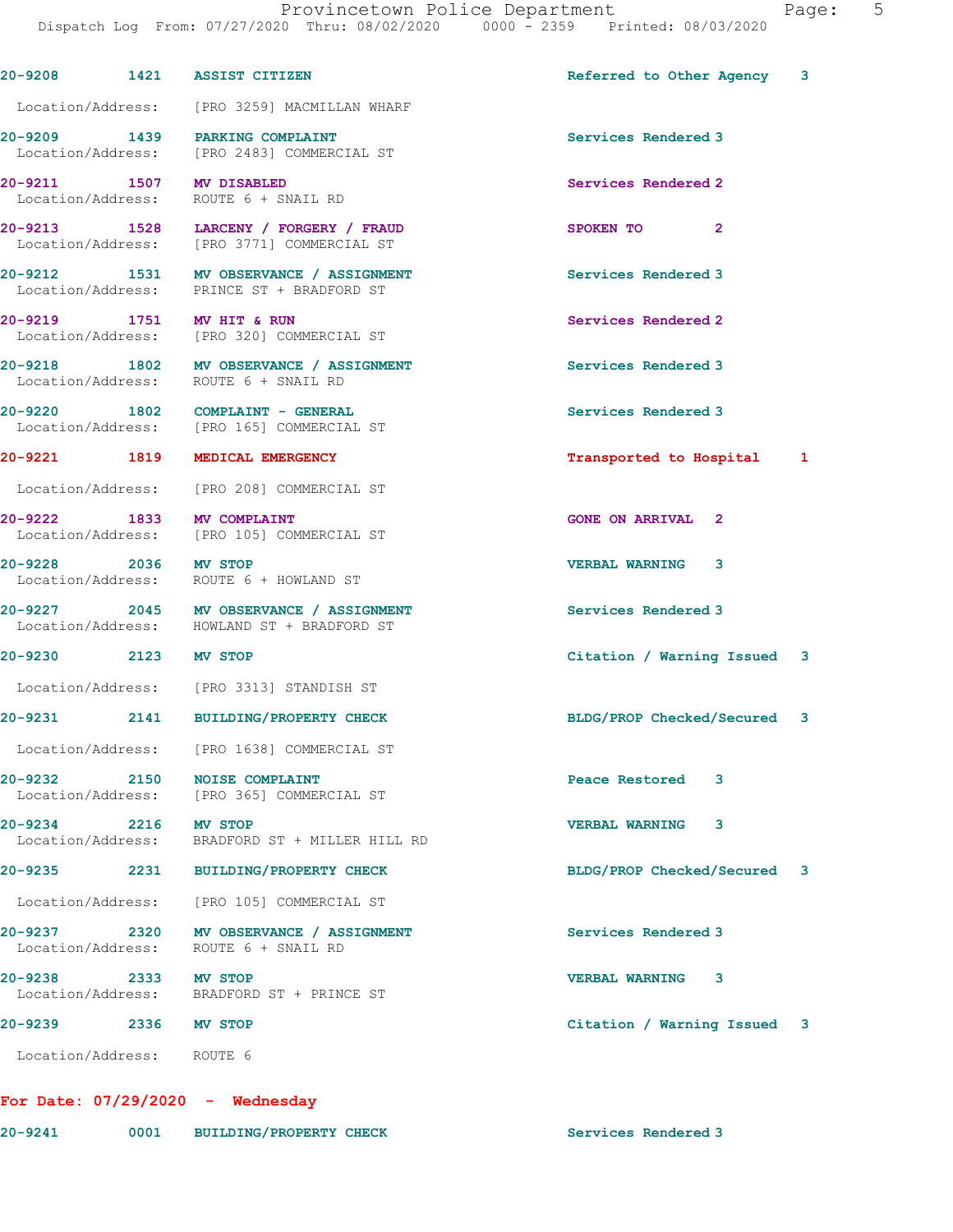|                                                   | Dispatch Log From: 07/27/2020 Thru: 08/02/2020 0000 - 2359 Printed: 08/03/2020    | Provincetown Police Department<br>Page:  | 6 |
|---------------------------------------------------|-----------------------------------------------------------------------------------|------------------------------------------|---|
|                                                   | Location/Address: [PRO 2540] RACE POINT RD                                        |                                          |   |
|                                                   | 20-9242 0003 BUILDING/PROPERTY CHECK                                              | BLDG/PROP Checked/Secured 3              |   |
|                                                   | Location/Address: [PRO 1952] COMMERCIAL ST                                        |                                          |   |
|                                                   | $20-9243$ 0009 COMPLAINT - GENERAL<br>Location/Address: [PRO 2639] COURT ST       | SPOKEN TO 3                              |   |
|                                                   | 20-9244 0014 911 - GENERAL<br>Location/Address: [PRO 1289] BRADFORD ST            | Services Rendered 1                      |   |
|                                                   | 20-9245 0024 MV OBSERVANCE / ASSIGNMENT<br>Location/Address: [PRO 94] BRADFORD ST | Services Rendered 3                      |   |
|                                                   | 20-9247 0052 MV OBSERVANCE / ASSIGNMENT<br>Location/Address: ROUTE 6 + CONWELL ST | Services Rendered 3                      |   |
|                                                   | 20-9248 0108 BUILDING/PROPERTY CHECK                                              | BLDG/PROP Checked/Secured 3              |   |
|                                                   | Location/Address: [PRO 488] MAYFLOWER ST                                          |                                          |   |
| 20-9250 0112 MV STOP<br>Location/Address: ROUTE 6 |                                                                                   | <b>VERBAL WARNING</b><br>3               |   |
| 20-9251 0213 MV STOP                              | Location/Address: CEMETERY RD + WAREHAM ST                                        | <b>VERBAL WARNING 3</b>                  |   |
|                                                   | 20-9252 0230 BUILDING/PROPERTY CHECK                                              | BLDG/PROP Checked/Secured 3              |   |
|                                                   | Location/Address: [PRO 1645] HARRY KEMP WAY                                       |                                          |   |
| Location/Address:                                 | 20-9253 0247 SUSPICIOUS ACTIVITY<br>[PRO 2362] BRADFORD ST                        | Vehicle Towed 2                          |   |
|                                                   | 20-9254 0253 MEDICAL EMERGENCY                                                    | Transported to Hospital 1                |   |
|                                                   | Location/Address: [PRO 2362] BRADFORD ST                                          |                                          |   |
|                                                   | 20-9255 0620 ALARM - GENERAL<br>Location/Address: [PRO 4157] COMMERCIAL ST        | False Alarm 1                            |   |
| 20-9256                                           | 0639 ALARM - GENERAL<br>Location/Address: [PRO 444] HIGH POLE HILL                | False Alarm 1                            |   |
|                                                   | 20-9257 0643 FLIGHT COVERAGE<br>Location/Address: [PRO 516] RACE POINT RD         | Services Rendered 3                      |   |
|                                                   | 20-9258 0716 BUILDING/PROPERTY CHECK                                              | BLDG/PROP Checked/Secured 3              |   |
|                                                   | Location/Address: [PRO 539] SHANK PAINTER RD                                      |                                          |   |
|                                                   | 20-9260 0728 ANIMAL CALL                                                          | Referred to Other Agency<br>$\mathbf{2}$ |   |
|                                                   | Location/Address: [PRO 1235] BRADFORD ST                                          |                                          |   |
| 20-9261 0810                                      | <b>LOST CAR KEY</b><br>Location/Address: [PRO 542] SHANK PAINTER RD               | Services Rendered 3                      |   |
| Location/Address:                                 | 20-9262 0857 PARKING COMPLAINT<br>NELSON AVE + RACE POINT RD                      | Unfounded 3                              |   |
| Location/Address:                                 | [PRO 542] SHANK PAINTER RD                                                        | Services Rendered 3                      |   |
|                                                   | 20-9266 1002 MEDICAL EMERGENCY<br>Location/Address: [PRO 781] CAPTAIN BERTIES WAY | Services Rendered 1                      |   |
| 20-9267 1005                                      | <b>ASSAULT</b><br>Location/Address: CEMETERY RD + ALDEN ST                        | Services Rendered 1                      |   |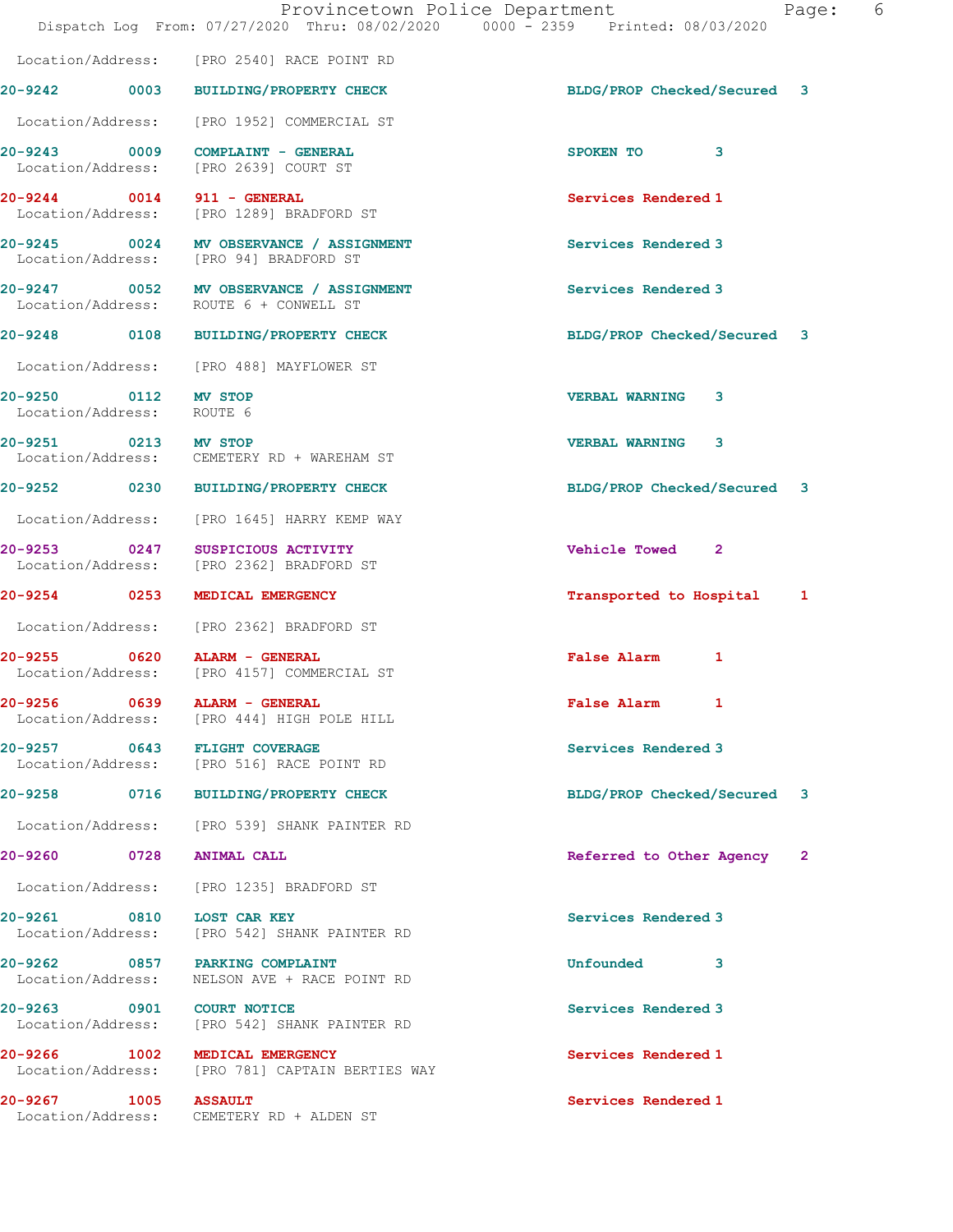Location/Address: [PRO 2616] COMMERCIAL ST

20-9272 1039 MV STOP VERBAL WARNING 3

Location/Address: COMMERCIAL ST

20-9284 1433 MV COLLISION Services Rendered 1

Location/Address: ROUTE 6 + SNAIL RD

Location/Address: PROVINCELANDS RD

Location/Address:

20-9269 1031 BUILDING/PROPERTY CHECK Services Rendered 3 Location/Address: [PRO 2494] BRADFORD ST

20-9270 1032 MV OBSERVANCE / ASSIGNMENT VERBAL WARNING 3 Location/Address: ROUTE 6 + SNAIL RD

Location/Address: [PRO 2521] ROUTE 6

20-9273 1111 PARKING COMPLAINT Services Rendered 3 Location/Address: [PRO 175] COMMERCIAL ST

20-9275 1215 ASSIST CITIZEN COULD Could Not Locate 3 Location/Address: [PRO 516] RACE POINT RD

20-9278 1258 HARASSMENT / THREATS Services Rendered 2 Location/Address: [PRO 3771] COMMERCIAL ST

Location/Address: [PRO 524] COMMERCIAL ST

20-9282 1404 PARKING COMPLAINT Services Rendered 3 Location/Address: [PRO 3430] COMMERCIAL ST

20-9283 1431 PARKING COMPLAINT GONE ON ARRIVAL 3 Location/Address: [PRO 4136] BRADFORD ST

Location/Address: [PRO 526] RYDER ST EXT

20-9289 1632 MV LOCKOUT (20-9289 1632 MV LOCKOUT Services Rendered 2 [PRO 105] COMMERCIAL ST

20-9290 1636 MV HIT & RUN Could Not Locate 2 Location/Address: CONWELL ST + BRADFORD ST

20-9288 1643 MV OBSERVANCE / ASSIGNMENT Services Rendered 3

Location/Address: [PRO 3053] WEST VINE ST

20-9293 1725 BUILDING/PROPERTY CHECK Services Rendered 3<br>
Location/Address: NELSON AVE

20-9296 1743 FOLLOW UP Services Rendered 2 Location/Address: [PRO 3771] COMMERCIAL ST

20-9298 1830 MV HIT & RUN Services Rendered 2 Location/Address: [PRO 204] COMMERCIAL ST

20-9299 1832 911 - GENERAL Services Rendered 1 Location/Address: [PRO 75] CAPTAIN BERTIES WAY

20-9301 1835 PARKING COMPLAINT Services Rendered 3 7 Location/Address: [PRO 526] RYDER ST EXT

20-9300 1849 LOST LICENSE Services Rendered 3 Location/Address: [PRO 542] SHANK PAINTER RD

20-9268 1011 SERVE SUMMONS 20 20 Could Not Locate 3

20-9277 1254 911 - GENERAL Services Rendered 1

20-9281 1356 MEDICAL EMERGENCY 120 1 12 Transported to Hospital 1

20-9292 1708 MEDICAL EMERGENCY 1200 17 Transported to Hospital 1

20-9295 1724 MV STOP VERBAL WARNING 3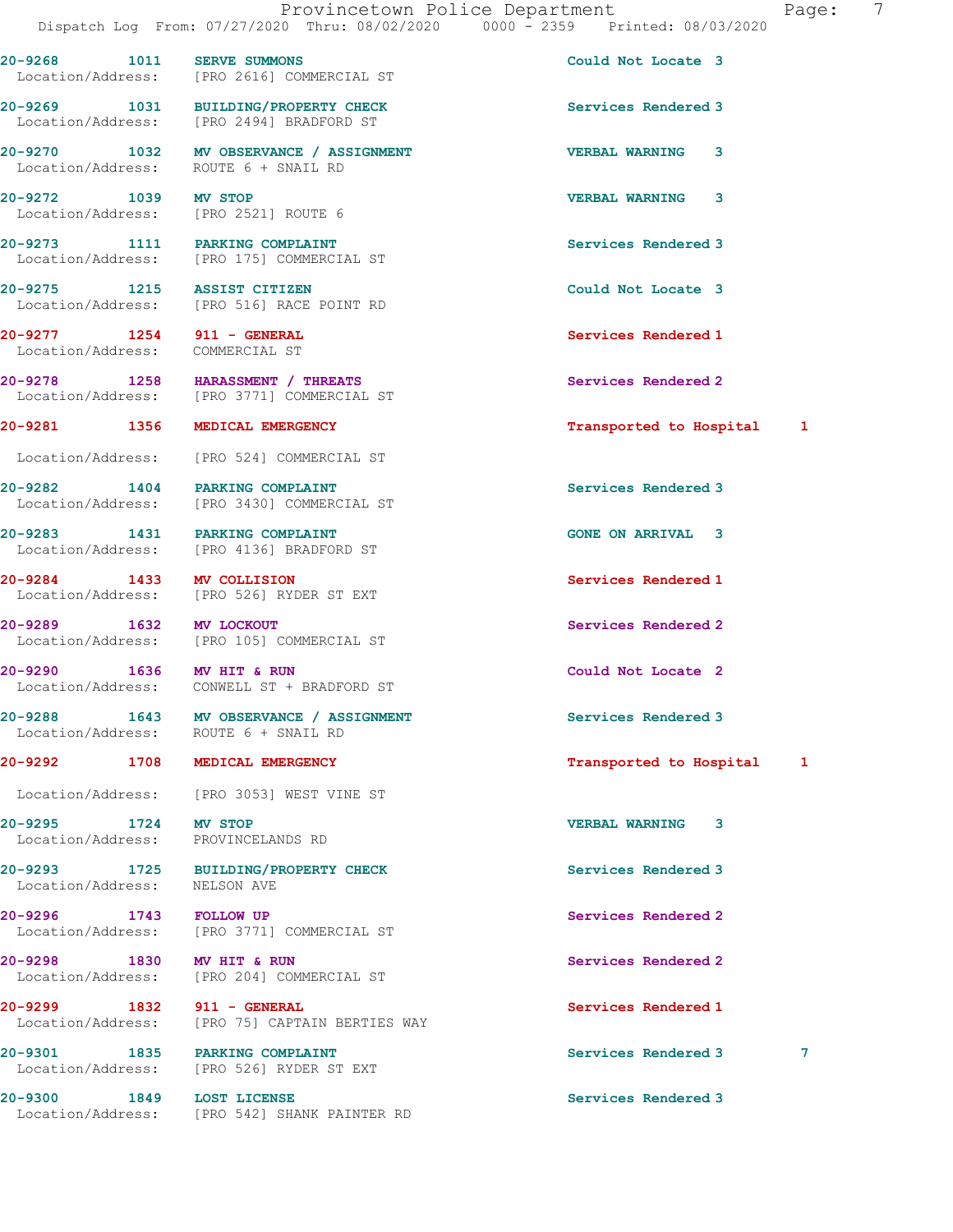| 20-9304 1939                 | <b>NOISE COMPLAINT</b><br>Location/Address: [PRO 284] COMMERCIAL ST                  | Services Rendered 3         |  |
|------------------------------|--------------------------------------------------------------------------------------|-----------------------------|--|
|                              | 20-9305 1943 NOISE COMPLAINT<br>Location/Address: [PRO 146] COMMERCIAL ST            | SPOKEN TO 3                 |  |
| 20-9308 2106 MV STOP         |                                                                                      | Citation / Warning Issued 3 |  |
| Location/Address: ROUTE 6    |                                                                                      |                             |  |
|                              | 20-9309 2114 COMPLAINT - GENERAL<br>Location/Address: [PRO 547] COMMERCIAL ST        | Services Rendered 3         |  |
|                              | 20-9310 2117 SUSPICIOUS ACTIVITY<br>Location/Address: [PRO 1830] BRADFORD ST         | Services Rendered 2         |  |
|                              | 20-9311 2125 COMPLAINT - GENERAL<br>Location/Address: COMMERCIAL ST                  | SPOKEN TO<br>3              |  |
|                              | 20-9312 2128 COMPLAINT - GENERAL<br>Location/Address: [PRO 105] COMMERCIAL ST        | 3<br><b>Unfounded</b>       |  |
|                              | 20-9313 2132 ALARM - FIRE<br>Location/Address: [PRO 433] RYDER ST EXT                | <b>False Alarm</b><br>1     |  |
| 20-9314 2145 FOLLOW UP       | Location/Address: [PRO 2564] COMMERCIAL ST                                           | Services Rendered 2         |  |
| 20-9315 2215 ANIMAL CALL     | Location/Address: [PRO 300] COMMERCIAL ST                                            | Services Rendered 2         |  |
|                              | 20-9318 2357 BUILDING/PROPERTY CHECK                                                 | BLDG/PROP Checked/Secured 3 |  |
|                              | Location/Address: [PRO 526] RYDER ST EXT                                             |                             |  |
|                              | For Date: $07/30/2020 -$ Thursday                                                    |                             |  |
|                              | 20-9319 0014 LARCENY / FORGERY / FRAUD<br>Location/Address: [PRO 3934] COMMERCIAL ST | SPOKEN TO<br>$\overline{2}$ |  |
| $\overline{0025}$<br>20-9321 | MEDICAL EMERGENCY                                                                    | PATIENT REFUSAL 1           |  |

20-9323 0255 NOISE COMPLAINT CONSERVERSE SPOKEN TO 3 Location/Address: [PRO 2394] GARFIELD ST

20-9325 0637 FLIGHT COVERAGE Services Rendered 3 Location/Address: [PRO 516] RACE POINT RD

20-9326 0701 MEDICAL EMERGENCY Services Rendered 1 Location/Address: [PRO 1185] COMMERCIAL ST

20-9327 0719 MV HIT & RUN Services Rendered 2 Location/Address: COMMERCIAL ST Refer To Accident: 20-37-AC

Location/Address: [PRO 302] COMMERCIAL ST

| 20-9328           | 0741             | <b>ANIMAL CALL</b>                       | <b>Transferred Custody</b> | $\mathbf{2}$ |
|-------------------|------------------|------------------------------------------|----------------------------|--------------|
| Location/Address: |                  | [PRO 2492] WINSLOW ST                    |                            |              |
| 20-9329           | 0856             | ESCORT /<br><b>TRANSPORT</b>             | Referred to Other Agency   | 3            |
| Location/Address: | Refer To Arrest: | [ORL 1] ROCK HARBOR RD<br>$20 - 73 - AR$ |                            |              |
| 20-9333           | 1023             | MEDICAL EMERGENCY                        | Transported to Hospital    | $\mathbf{1}$ |
| Location/Address: |                  | [PRO 3873] CONWELL ST                    |                            |              |

20-9334 1025 ASSIST CITIZEN Services Rendered 3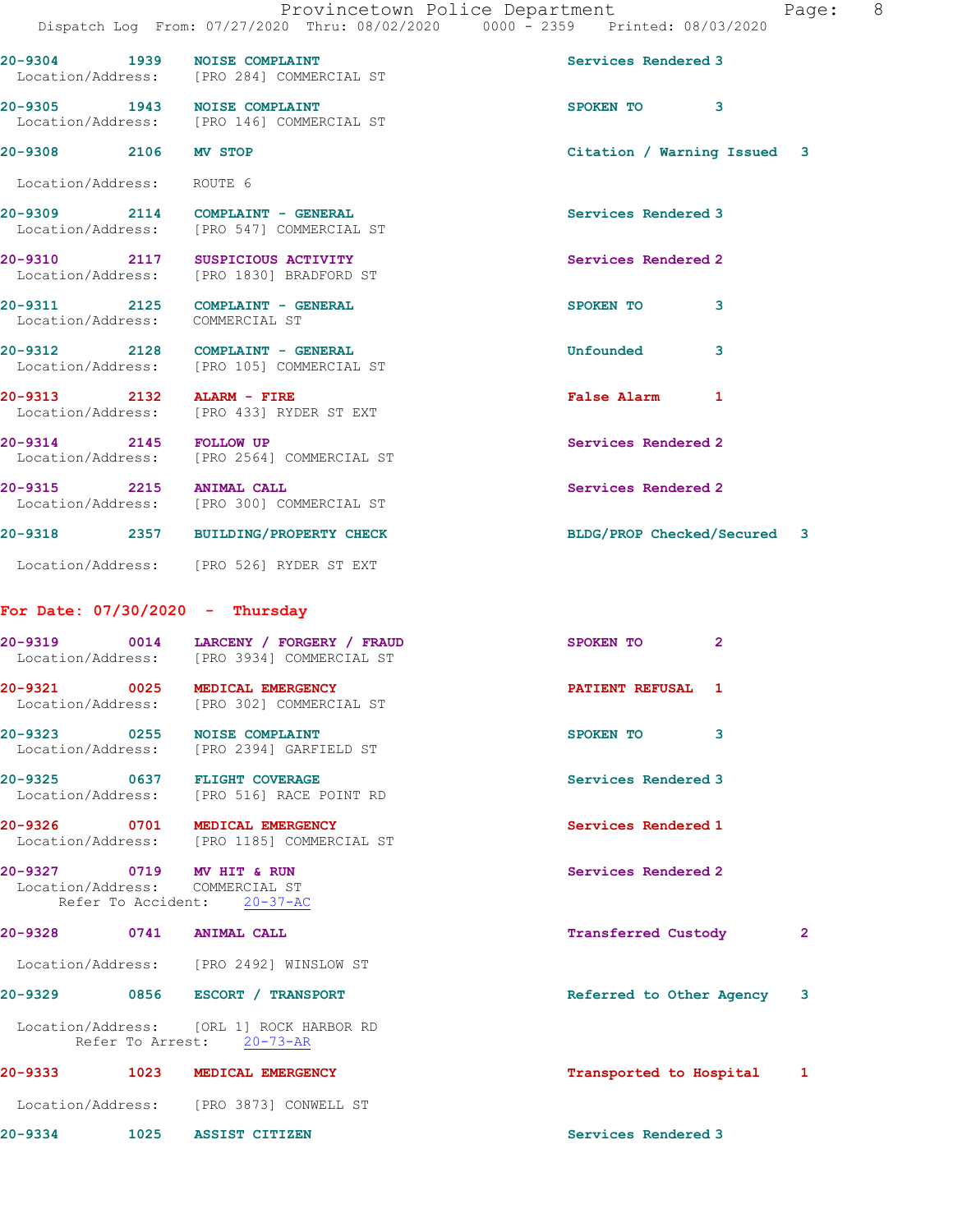|                              | Dispatch Log From: 07/27/2020 Thru: 08/02/2020 0000 - 2359 Printed: 08/03/2020              | Provincetown Police Department | - 9<br>Page: |
|------------------------------|---------------------------------------------------------------------------------------------|--------------------------------|--------------|
|                              | Location/Address: [PRO 4093] OLD COLONY WAY                                                 |                                |              |
| 20-9335 1053 ITEM STOLEN     | Location/Address: [PRO 3934] COMMERCIAL ST                                                  | Services Rendered 2            |              |
|                              | 20-9336 1110 PARKING COMPLAINT                                                              | Referred to Other Agency 3     |              |
|                              | Location/Address: [PRO 146] COMMERCIAL ST                                                   |                                |              |
|                              | 20-9339 1303 DISTURBANCE - FIGHT / ARGUMENT<br>Location/Address: [PRO 3259] MACMILLAN WHARF | Services Rendered 1            |              |
|                              | 20-9340 1323 MEDICAL EMERGENCY                                                              | Transported to Hospital 1      |              |
|                              | Location/Address: [PRO 146] COMMERCIAL ST                                                   |                                |              |
| 20-9341 1331 TRESPASS        | Location/Address: [PRO 569] WINSLOW ST                                                      | Services Rendered 2            |              |
|                              | 20-9342 1341 LOST BLACK WALLET<br>Location/Address: [PRO 542] SHANK PAINTER RD              | Services Rendered 3            |              |
|                              | 20-9343 1445 MEDICAL EMERGENCY                                                              | Transported to Hospital 1      |              |
|                              | Location/Address: [PRO 208] COMMERCIAL ST                                                   |                                |              |
| 20-9346 1527 TRAFFIC CONTROL | Location/Address: [PRO 3296] SHANK PAINTER RD                                               | Services Rendered 3            |              |
| 20-9349 1611 ASSIST CITIZEN  | Location/Address: [PRO 437] FREEMAN ST                                                      | Services Rendered 3            |              |
|                              | 20-9353 1705 BUILDING/PROPERTY CHECK                                                        | BLDG/PROP Checked/Secured 3    |              |
|                              | Location/Address: [PRO 2698] COMMERCIAL ST                                                  |                                |              |
|                              | 20-9354 1706 SUSPICIOUS ACTIVITY<br>Location/Address: [PRO 1112] STANDISH AVE               | SPOKEN TO<br>$\mathbf{2}$      |              |
|                              | 20-9352 1719 MV OBSERVANCE / ASSIGNMENT<br>Location/Address: [PRO 606] CONWELL ST           | Services Rendered 3            |              |
| 20-9355 1733 ANIMAL CALL     | Location/Address: COURT ST + SHANK PAINTER RD                                               | Services Rendered 2            |              |
|                              | 20-9356 1754 MEDICAL EMERGENCY<br>Location/Address: [PRO 1265] COMMERCIAL ST                | PATIENT REFUSAL 1              |              |
| 20-9357 1842 NOISE COMPLAINT | Location/Address: [PRO 2704] COMMERCIAL ST                                                  | SPOKEN TO 3                    |              |
| 20-9358 1849 VANDALISM       |                                                                                             | Referred to Other Agency       | 3            |
| Location/Address: WAREHAM ST |                                                                                             |                                |              |
|                              | 20-9359 1920 PARKING COMPLAINT<br>Location/Address: [PRO 3010] COMMERCIAL ST                | Services Rendered 3            |              |
|                              | 20-9360 1921 MEDICAL EMERGENCY<br>Location/Address: [PRO 539] SHANK PAINTER RD              | PATIENT REFUSAL 1              |              |
|                              | 20-9362 2022 BUILDING/PROPERTY CHECK                                                        | BLDG/PROP Checked/Secured 3    |              |
|                              | Location/Address: [PRO 569] WINSLOW ST                                                      |                                |              |
|                              | 20-9364 2117 BUILDING/PROPERTY CHECK                                                        | BLDG/PROP Checked/Secured 3    |              |
|                              | Location/Address: [PRO 569] WINSLOW ST                                                      |                                |              |
|                              | 20-9365 2130 DISTURBANCE - FIGHT / ARGUMENT<br>Location/Address: [PRO 3259] MACMILLAN WHARF | Peace Restored 1               |              |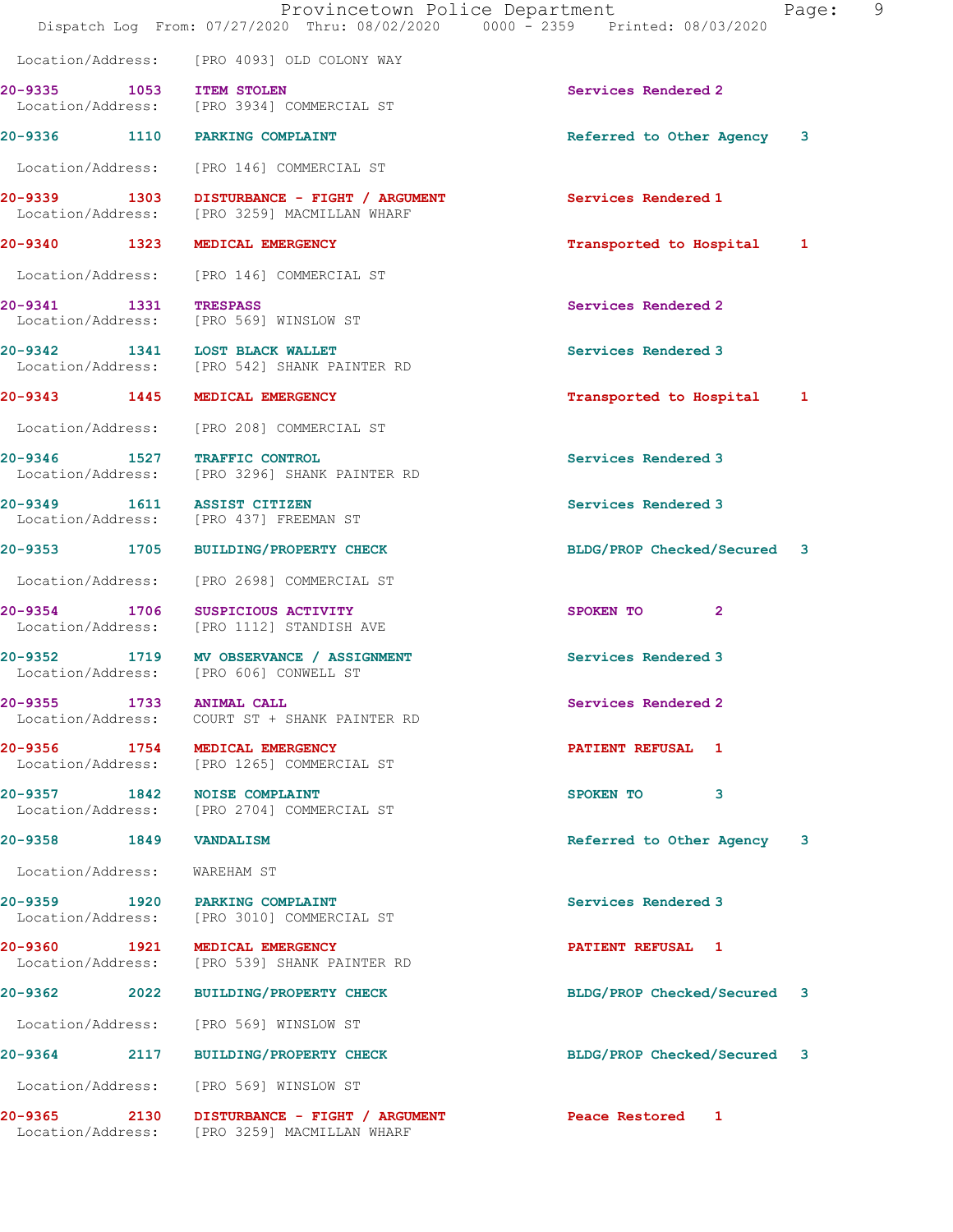20-9367 2321 DISTURBANCE - FIGHT / ARGUMENT Services Rendered 1 Location/Address: [PRO 3276] COMMERCIAL ST 20-9368 2348 BUILDING/PROPERTY CHECK BLDG/PROP Checked/Secured 3 Location/Address: [PRO 526] RYDER ST EXT For Date: 07/31/2020 - Friday 20-9370 0118 BUILDING/PROPERTY CHECK BLDG/PROP Checked/Secured 3 Location/Address: [PRO 2539] RYDER ST EXT 20-9371 0138 MV OBSERVANCE / ASSIGNMENT Services Rendered 3 Location/Address: ROUTE 6 + SNAIL RD 20-9372 0235 MV STOP VERBAL WARNING 3 Location/Address: [PRO 542] SHANK PAINTER RD 20-9374 0425 MEDICAL EMERGENCY PATIENT REFUSAL 1<br>
Location/Address: [PRO 1742] CONWELL ST [PRO 1742] CONWELL ST 20-9375 0454 MEDICAL EMERGENCY Transported to Hospital 1 Location/Address: [PRO 396] COMMERCIAL ST 20-9376 0618 SERVICE CALL - POLICE 2010 Services Rendered 3<br>
Location/Address: [PRO 516] RACE POINT RD [PRO 516] RACE POINT RD 20-9377 0844 GENERAL INFO Services Rendered 3 Location/Address: [PRO 542] SHANK PAINTER RD 20-9379 0933 ANIMAL CALL Services Rendered 2 Location/Address: [PRO 542] SHANK PAINTER RD 20-9383 1127 ASSIST CITIZEN Services Rendered 3 Location/Address: RACE POINT RD 20-9384 1138 BUILDING/PROPERTY CHECK BLDG/PROP Checked/Secured 3 Location/Address: [PRO 3287] ROUTE 6 20-9387 1253 MEDICAL EMERGENCY **1253** 1253 126 metambroom of the Medicine of Transported to Hospital 1 Location/Address: [PRO 1808] ATKINS MAYO RD 20-9390 1254 FOLLOW UP Services Rendered 2 Location/Address: [PRO 146] COMMERCIAL ST 20-9388 1255 ALARM - GENERAL False Alarm 1 Location/Address: [PRO 3298] WEST FRANKLIN ST 20-9389 1259 SERVICE CALL - POLICE SERVICE Services Rendered 3<br>
Location/Address: [PRO 542] SHANK PAINTER RD Location/Address: [PRO 542] SHANK PAINTER RD 20-9391 1323 ANIMAL CALL Services Rendered 2 Location/Address: [PRO 3296] SHANK PAINTER RD 20-9393 1446 911 - GENERAL Services Rendered 1 Location/Address: [PRO 440] HARRY KEMP WAY 20-9394 1448 PARKING COMPLAINT Services Rendered 3 Location/Address: BRADFORD ST + CONANT ST 20-9398 1525 DISTURBANCE - FIGHT / ARGUMENT Services Rendered 1 Location/Address: [PRO 632] COMMERCIAL ST 20-9402 1603 FOLLOW UP No Action Required 2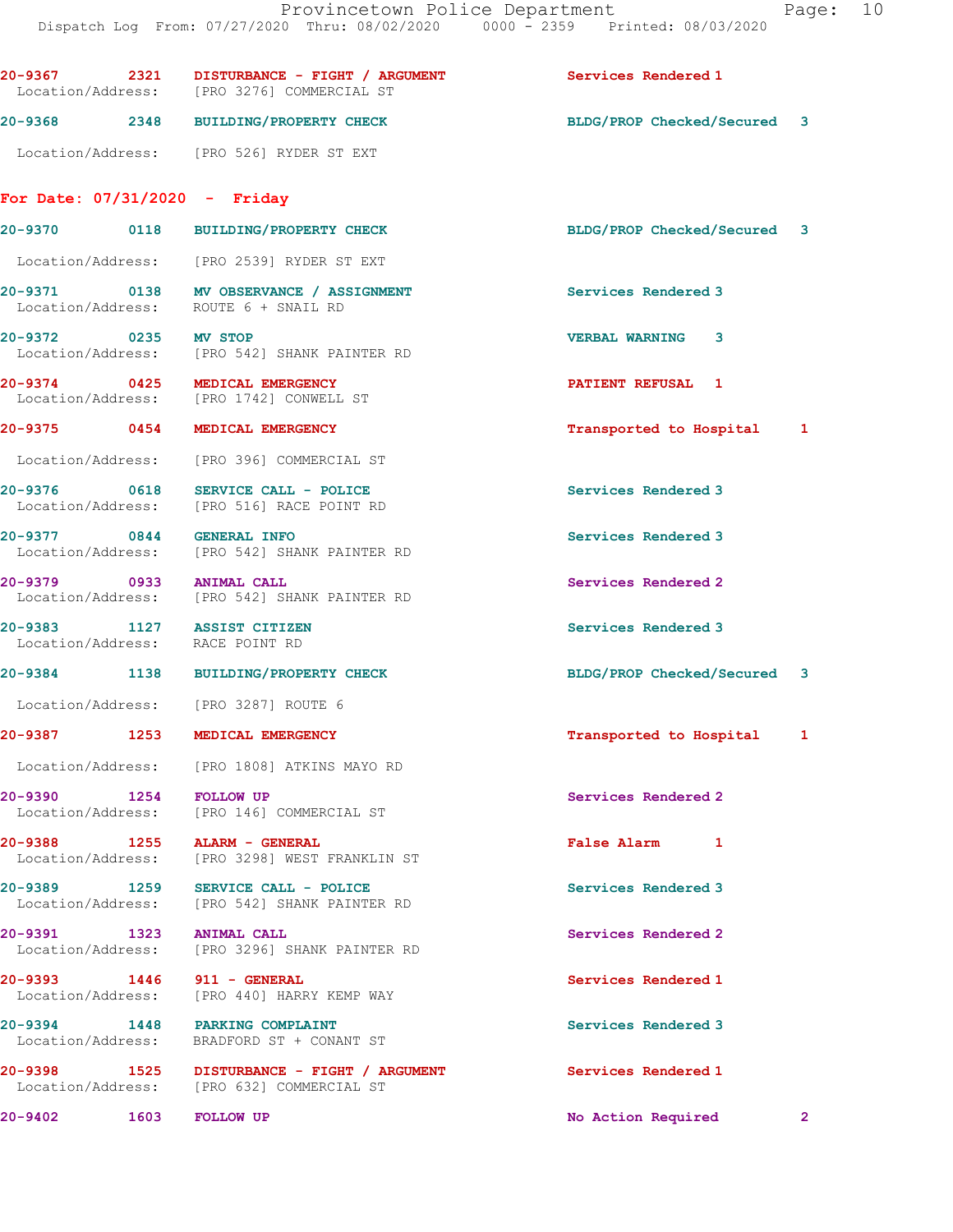|                                                                                      |                   | Provincetown Police Department<br>Dispatch Log From: 07/27/2020 Thru: 08/02/2020 0000 - 2359 Printed: 08/03/2020 |                           |                | Page: | 11 |
|--------------------------------------------------------------------------------------|-------------------|------------------------------------------------------------------------------------------------------------------|---------------------------|----------------|-------|----|
| Location/Address: [PRO 3873] CONWELL ST                                              |                   |                                                                                                                  |                           |                |       |    |
| 20-9403 1603 TRESPASS<br>Location/Address: [PRO 72] PROVINCELANDS RD                 |                   |                                                                                                                  | SPOKEN TO                 | $\mathbf{2}$   |       |    |
| 20-9404 1632 FOLLOW UP<br>Location/Address: [PRO 3241] COMMERCIAL ST                 |                   |                                                                                                                  | SPOKEN TO                 | $\overline{2}$ |       |    |
| 20-9405 1654 MV OBSERVANCE / ASSIGNMENT                                              |                   |                                                                                                                  | No Action Required        |                | 3     |    |
|                                                                                      |                   | Location/Address: [PRO 3611] CAPTAIN BERTIES WAY                                                                 |                           |                |       |    |
| 20-9408 1656 MV COLLISION<br>Location/Address: [PRO 285] COMMERCIAL ST               |                   |                                                                                                                  | Services Rendered 1       |                |       |    |
| 20-9410 1702 MV STOP<br>Location/Address: ROUTE 6 + HOWLAND ST                       |                   |                                                                                                                  | <b>VERBAL WARNING</b>     | 3              |       |    |
| 20-9411 1720 MV STOP<br>Location/Address: SNAIL RD                                   |                   |                                                                                                                  | <b>VERBAL WARNING 3</b>   |                |       |    |
| 20-9413 1750 LOST PROPERTY<br>Location/Address: [PRO 542] SHANK PAINTER RD           |                   |                                                                                                                  | Services Rendered 3       |                |       |    |
| 20-9414<br>Location/Address: [PRO 3873] CONWELL ST                                   | 1800 FOLLOW UP    |                                                                                                                  | SPOKEN TO 2               |                |       |    |
| 20-9415 1812 MEDICAL EMERGENCY                                                       |                   |                                                                                                                  | Transported to Hospital   |                | 1     |    |
| Location/Address: [PRO 2977] COMMERCIAL ST                                           |                   |                                                                                                                  |                           |                |       |    |
| 20-9417 1850                                                                         | MEDICAL EMERGENCY |                                                                                                                  | Transported to Hospital   |                | 1     |    |
| Location/Address: [PRO 4136] BRADFORD ST                                             |                   |                                                                                                                  |                           |                |       |    |
| 20-9419<br>Location/Address: [PRO 3423] COMMERCIAL ST                                | 1859 MV STOP      |                                                                                                                  | <b>VERBAL WARNING 3</b>   |                |       |    |
| 20-9420 1908 MEDICAL EMERGENCY                                                       |                   |                                                                                                                  | Transported to Hospital 1 |                |       |    |
| Location/Address: [PRO 4024] COMMERCIAL ST                                           |                   |                                                                                                                  |                           |                |       |    |
| 20-9421 1909 NOISE COMPLAINT<br>Location/Address: [PRO 1952] COMMERCIAL ST           |                   |                                                                                                                  | Services Rendered 3       |                |       |    |
| 20-9422 1958 MV STOP<br>Location/Address: [PRO 3949] COMMERCIAL ST                   |                   |                                                                                                                  | <b>VERBAL WARNING 3</b>   |                |       |    |
| 20-9423 2002 MV COMPLAINT<br>Location/Address: ROUTE 6                               |                   |                                                                                                                  | SPOKEN TO                 | $\overline{2}$ |       |    |
| 20-9424 2011 MEDICAL EMERGENCY<br>Location/Address: [PRO 2490] PROVINCELANDS RD      |                   |                                                                                                                  | <b>PATIENT REFUSAL 1</b>  |                |       |    |
| 20-9428 2106 MEDICAL EMERGENCY<br>Location/Address: [PRO 191] COMMERCIAL ST          |                   |                                                                                                                  | <b>PATIENT REFUSAL 1</b>  |                |       |    |
| 20-9432 2122 PARKING COMPLAINT                                                       |                   | Location/Address: [PRO 1196] BRADFORD ACRES RD                                                                   | Services Rendered 3       |                |       |    |
| Location/Address: [PRO 1892] SHANK PAINTER RD                                        |                   | 20-9431 2126 ASSIST DEPARTMENT / MUTUAL AID                                                                      | Services Rendered 3       |                |       |    |
| 20-9433 2132 STREET PERFORMER COMPLAINT<br>Location/Address: [PRO 105] COMMERCIAL ST |                   |                                                                                                                  | SPOKEN TO 3               |                |       |    |
| 20-9434 2143 MEDICAL EMERGENCY                                                       |                   |                                                                                                                  | Transported to Hospital 1 |                |       |    |
| Location/Address: [PRO 204] COMMERCIAL ST                                            |                   |                                                                                                                  |                           |                |       |    |
| 20-9435 2225 MV COMPLAINT                                                            |                   |                                                                                                                  | Could Not Locate 2        |                |       |    |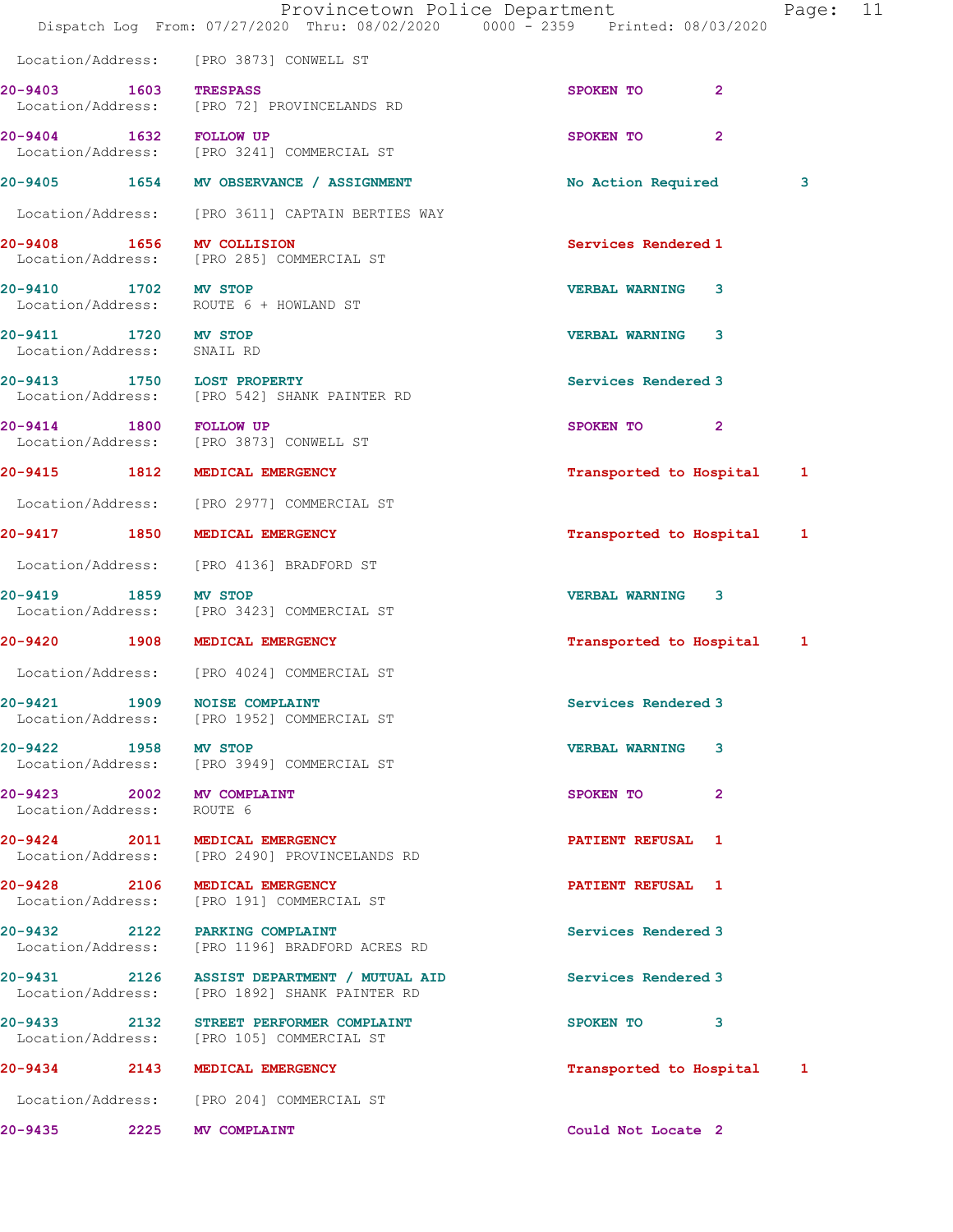|                                                                        | Provincetown Police Department<br>Dispatch Log From: 07/27/2020 Thru: 08/02/2020 0000 - 2359 Printed: 08/03/2020 | Page: 12                    |
|------------------------------------------------------------------------|------------------------------------------------------------------------------------------------------------------|-----------------------------|
|                                                                        | Location/Address: [PRO 3259] MACMILLAN WHARF                                                                     |                             |
| 20-9436 2254 PARKING COMPLAINT                                         | Location/Address: [PRO 526] RYDER ST EXT                                                                         | Services Rendered 3         |
| 20-9438 2311 COMPLAINT - GENERAL                                       | Location/Address: [PRO 63] BRADFORD ST EXT                                                                       | Could Not Locate 3          |
| 20-9439 2329 MEDICAL EMERGENCY                                         | Location/Address: [PRO 542] SHANK PAINTER RD                                                                     | <b>PATIENT REFUSAL 1</b>    |
| For Date: 08/01/2020 - Saturday                                        |                                                                                                                  |                             |
|                                                                        | 20-9443 0042 BUILDING/PROPERTY CHECK<br>Location/Address: [PRO 3259] MACMILLAN WHARF                             | Services Rendered 3         |
| $20 - 9444$ 0042 ALARM - FIRE<br>Location/Address: [PRO 2366] POINT ST |                                                                                                                  | Extinguished 1              |
| 20-9446 0201 PARK, WALK & TALK                                         | Location: [PRO 3431] LOPES SQUARE                                                                                | Services Rendered 3         |
|                                                                        | 20-9447 0248 BUILDING/PROPERTY CHECK                                                                             | BLDG/PROP Checked/Secured 3 |
|                                                                        | Location/Address: [PRO 186] COMMERCIAL ST                                                                        |                             |
|                                                                        | 20-9448 0359 BUILDING/PROPERTY CHECK                                                                             | BLDG/PROP Checked/Secured 3 |
|                                                                        | Location/Address: [PRO 530] SHANK PAINTER RD                                                                     |                             |
|                                                                        | 20-9449 0422 BUILDING/PROPERTY CHECK                                                                             | BLDG/PROP Checked/Secured 3 |
| Location/Address:                                                      | [PRO 1645] HARRY KEMP WAY                                                                                        |                             |
| Location/Address: CONWELL ST + ROUTE 6                                 | 20-9450 0441 MV OBSERVANCE / ASSIGNMENT                                                                          | Services Rendered 3         |
|                                                                        | 20-9451 0504 BUILDING/PROPERTY CHECK<br>Location/Address: [PRO 537] SHANK PAINTER RD                             | Services Rendered 3         |
| 20-9452<br>Location/Address:                                           | 0516 BUILDING/PROPERTY CHECK<br>[PRO 2977] COMMERCIAL ST                                                         | Services Rendered 3         |
|                                                                        | 20-9453 0610 SERVICE CALL - POLICE<br>Location/Address: [PRO 516] RACE POINT RD                                  | Services Rendered 3         |
|                                                                        | 20-9454 0612 BUILDING/PROPERTY CHECK                                                                             | BLDG/PROP Checked/Secured 3 |
| Location/Address: [PRO 3921] ROUTE 6                                   |                                                                                                                  |                             |
| 20-9455 0624 PARKING COMPLAINT                                         |                                                                                                                  | Citation / Warning Issued 3 |
|                                                                        | Location/Address: BRADFORD ST + KENDALL LN                                                                       |                             |
| 20-9456 0730 PARKING COMPLAINT                                         | Location/Address: [PRO 3456] RYDER ST EXT                                                                        | Services Rendered 3         |
|                                                                        | 20-9464 0730 SERVICE CALL - POLICE<br>Location/Address: [PRO 542] SHANK PAINTER RD                               | Services Rendered 3         |
|                                                                        | 20-9457 0752 BUILDING/PROPERTY CHECK<br>Location/Address: [PRO 539] SHANK PAINTER RD                             | Services Rendered 3         |
|                                                                        | 20-9458 0833 MV OBSERVANCE / ASSIGNMENT<br>Location/Address: [PRO 2577] BRADFORD ST                              | Services Rendered 3         |
| 20-9460 0837 LOST PROPERTY<br>Location/Address: [PRO 37] BRADFORD ST   |                                                                                                                  | Services Rendered 3         |
|                                                                        | 20-9459 0849 MV OBSERVANCE / ASSIGNMENT                                                                          | Services Rendered 3         |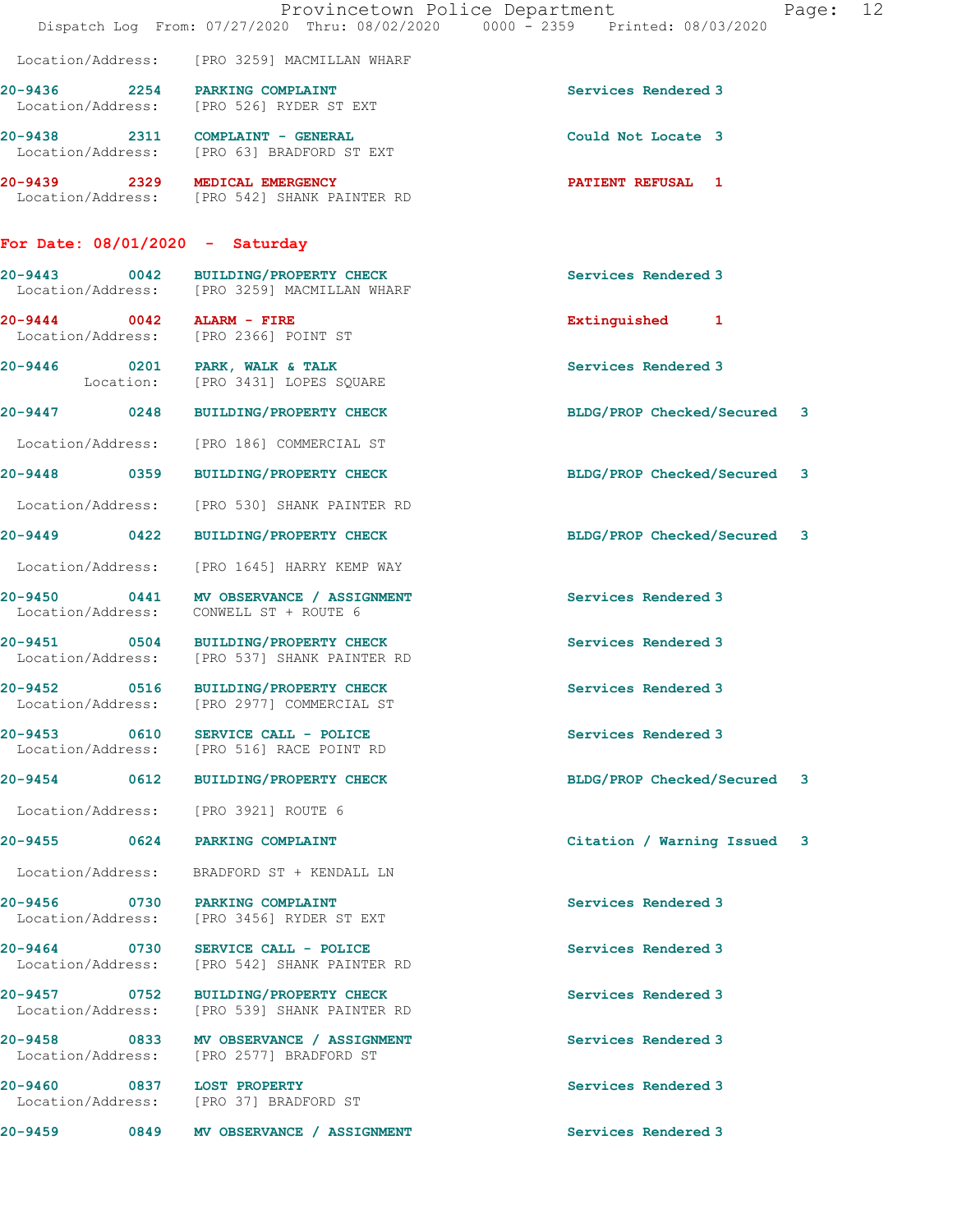|                        |                                                                                                             | Provincetown Police Department<br>Page: 13<br>Dispatch Log From: 07/27/2020 Thru: 08/02/2020 0000 - 2359 Printed: 08/03/2020 |
|------------------------|-------------------------------------------------------------------------------------------------------------|------------------------------------------------------------------------------------------------------------------------------|
|                        | Location/Address: BRADFORD ST + HOWLAND ST                                                                  |                                                                                                                              |
| 20-9461 0849 MV STOP   | Location/Address: BRADFORD ST EXT + W VINE ST                                                               | <b>VERBAL WARNING</b><br>3                                                                                                   |
| 20-9570 0932 FOLLOW UP | Location/Address: [PRO 970] KINGS WAY                                                                       | $\mathbf{2}$<br>SPOKEN TO                                                                                                    |
| 20-9465 0939 MV STOP   |                                                                                                             | Citation / Warning Issued 3                                                                                                  |
|                        | Location/Address: [PRO 2513] ROUTE 6                                                                        |                                                                                                                              |
| 20-9467 1018 HAZARDS   | Location/Address: BRADFORD ST + CONWELL ST                                                                  | Removed Hazard 2                                                                                                             |
|                        | 20-9468 1047 BUILDING/PROPERTY CHECK<br>Location/Address: [PRO 2512] JEROME SMITH RD                        | Services Rendered 3                                                                                                          |
|                        | 20-9470 1059 COMPLAINT - GENERAL                                                                            | Referred to Other Agency 3                                                                                                   |
|                        | Location/Address: [PRO 3015] BRADFORD ST                                                                    |                                                                                                                              |
|                        | 20-9471 1108 KEEP THE PEACE<br>Location/Address: [PRO 564] BAYBERRY AVE<br>Refer To Arrest: 20-74-AR        | Services Rendered 2                                                                                                          |
|                        | 20-9472 1116 PROPERTY DAMAGE<br>Location/Address: [PRO 539] SHANK PAINTER RD<br>Refer To Accident: 20-38-AC | Services Rendered 3                                                                                                          |
|                        | 20-9474 1142 SUSPICIOUS ACTIVITY<br>Location/Address: [PRO 564] BAYBERRY AVE                                | Services Rendered 2                                                                                                          |
| 20-9475 1152 PARADE    | Location/Address: [PRO 105] COMMERCIAL ST                                                                   | Services Rendered 2                                                                                                          |
|                        | 20-9476 1210 ANIMAL CALL<br>Location/Address: ALDEN ST + CEMETERY RD                                        | Could Not Locate 2                                                                                                           |
|                        | 20-9477 1211 SERVICE CALL - POLICE<br>Location/Address: [PRO 3296] SHANK PAINTER RD                         | Services Rendered 3                                                                                                          |
| $20 - 9478$            | 1220 PARKING COMPLAINT<br>Location/Address: [PRO 526] RYDER ST EXT                                          | Services Rendered 3                                                                                                          |
|                        | 20-9480 1240 ANIMAL CALL<br>Location/Address: [PRO 1349] COMMERCIAL ST                                      | Services Rendered 2                                                                                                          |
|                        | 20-9481 1303 MEDICAL EMERGENCY                                                                              | Transported to Hospital 1                                                                                                    |
|                        | Location/Address: [PRO 530] SHANK PAINTER RD                                                                |                                                                                                                              |
| Location/Address:      | 20-9484 1325 ANIMAL CALL<br>[PRO 1123] THISTLEMORE RD                                                       | Services Rendered 2                                                                                                          |
| 20-9485 1339 MV STOP   | Location/Address: PRINCE ST + BRADFORD ST                                                                   | <b>VERBAL WARNING 3</b>                                                                                                      |
|                        | 20-9486 1356 ANIMAL CALL<br>Location/Address: COMMERCIAL ST                                                 | Services Rendered 2                                                                                                          |
|                        | 20-9487 1418 COMPLAINT - GENERAL                                                                            | Referred to Other Agency 3                                                                                                   |
|                        | Location/Address: [PRO 368] COMMERCIAL ST                                                                   |                                                                                                                              |
|                        | 20-9490 1506 MEDICAL EMERGENCY<br>Location/Address: [PRO 3296] SHANK PAINTER RD                             | PATIENT REFUSAL 1                                                                                                            |
|                        | 20-9493 1533 ANIMAL CALL                                                                                    | No Action Required<br>2                                                                                                      |
|                        | Location/Address: [PRO 597] COMMERCIAL ST                                                                   |                                                                                                                              |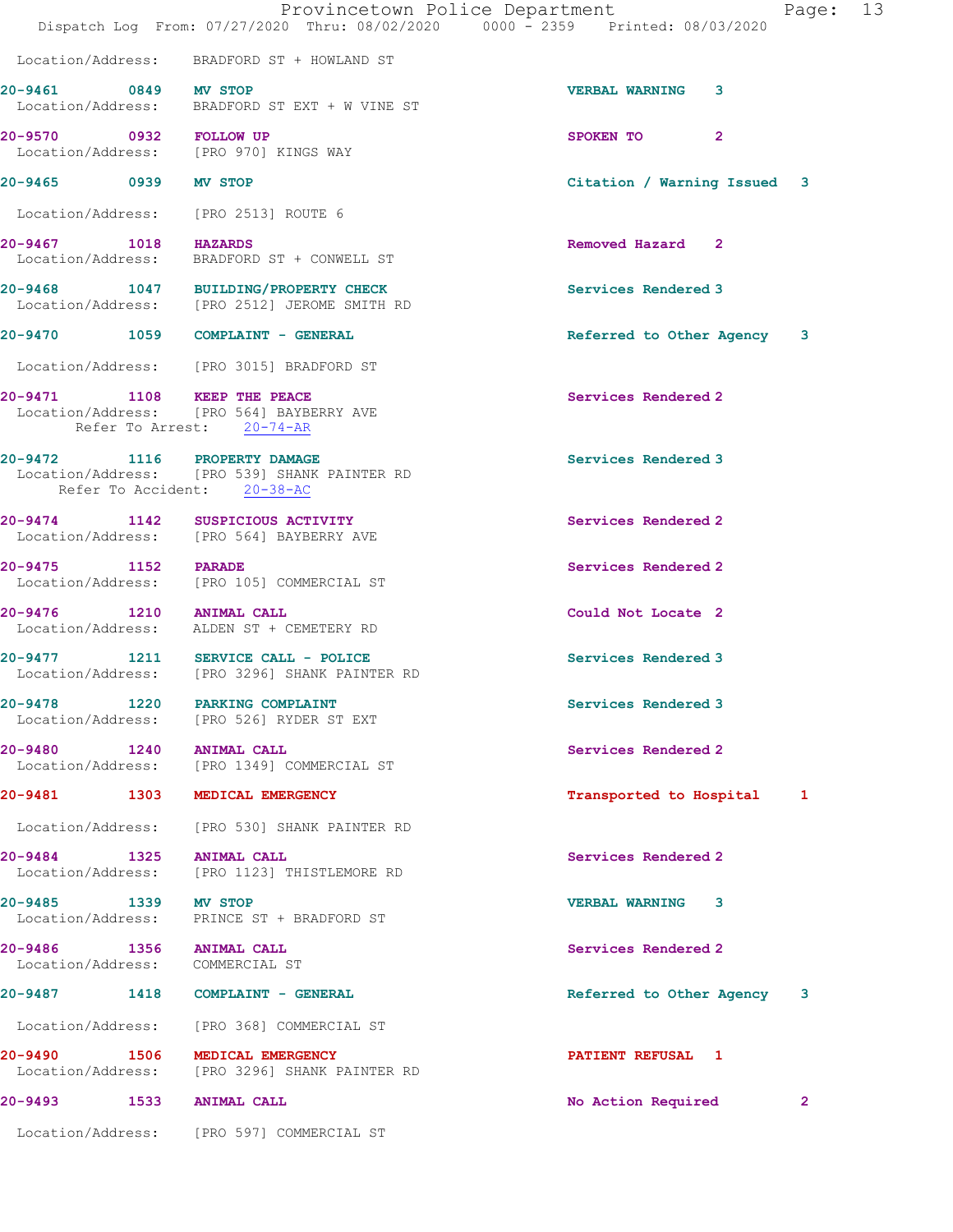|                                                | 20-9494 1542 PARKING COMPLAINT                                                               | Citation / Warning Issued 3 |  |
|------------------------------------------------|----------------------------------------------------------------------------------------------|-----------------------------|--|
|                                                | Location/Address: BRADFORD ST + PEARL ST                                                     |                             |  |
|                                                | 20-9496 1606 MV DISABLED<br>Location/Address: [PRO 758] BRADFORD ST                          | Services Rendered 2         |  |
|                                                | 20-9497 1611 MEDICAL EMERGENCY                                                               | Transported to Hospital 1   |  |
| Location/Address:                              | [PRO 440] HARRY KEMP WAY                                                                     |                             |  |
| 20-9498 1624                                   | <b>BUILDING/PROPERTY CHECK</b>                                                               | BLDG/PROP Checked/Secured 3 |  |
|                                                | Location/Address: [PRO 519] RACE POINT RD                                                    |                             |  |
|                                                | 20-9499 1653 LARCENY / FORGERY / FRAUD<br>Location/Address: [PRO 3670] SHANK PAINTER RD      | Services Rendered 2         |  |
|                                                | 20-9501 1713 PARKING COMPLAINT                                                               | Citation / Warning Issued 3 |  |
|                                                | Location/Address: CONANT ST + COMMERCIAL ST                                                  |                             |  |
| 20-9503 1721 911 - GENERAL                     | Location/Address: [PRO 57] BRADFORD ST                                                       | Services Rendered 1         |  |
|                                                | 20-9504 1724 MEDICAL EMERGENCY                                                               | Transported to Hospital 1   |  |
|                                                | Location/Address: [PRO 1561] CONANT ST                                                       |                             |  |
|                                                | 20-9505 1732 MEDICAL EMERGENCY<br>Location/Address: [PRO 965] KIMBERLY LN                    | <b>PATIENT REFUSAL 1</b>    |  |
|                                                | 20-9506 1733 ASSIST DEPARTMENT / MUTUAL AID<br>Location/Address: [PRO 1892] SHANK PAINTER RD | Services Rendered 3         |  |
| 20-9508 1820 FOLLOW UP                         | Location/Address: [PRO 3670] SHANK PAINTER RD                                                | Services Rendered 2         |  |
|                                                | 20-9509 1844 MEDICAL EMERGENCY                                                               | Transported to Hospital 1   |  |
|                                                | Location/Address: [PRO 1892] SHANK PAINTER RD                                                |                             |  |
| 20-9511 1902 MV STOP                           | Location/Address: [PRO 3096] COMMERCIAL ST                                                   | <b>VERBAL WARNING 3</b>     |  |
| 20-9512 1915                                   | <b>MV STOP</b>                                                                               | Citation / Warning Issued 3 |  |
|                                                | Location/Address: [PRO 413] CONWELL ST                                                       |                             |  |
| 20-9513 1922                                   | <b>LOST PROPERTY</b><br>Location/Address: [PRO 1909] COMMERCIAL ST                           | Services Rendered 3         |  |
|                                                | 20-9514 1933 LARCENY / FORGERY / FRAUD<br>Location/Address: [PRO 3934] COMMERCIAL ST         | Services Rendered 2         |  |
| 20-9518 2025                                   | MEDICAL EMERGENCY<br>Location/Address: [PRO 527] RYDER ST EXT                                | Services Rendered 1         |  |
| 20-9519 2033 MV HIT & RUN<br>Location/Address: | JOHNSON ST + COMMERCIAL ST                                                                   | Services Rendered 2         |  |
| 20-9520 2036 ALARM - FIRE<br>Location/Address: | [PRO 2445] COMMERCIAL ST                                                                     | Services Rendered 1         |  |
|                                                | 20-9521 2057 ASSIST DEPARTMENT / MUTUAL AID<br>Location/Address: [TRU 73] SHORE RD           | Services Rendered 3         |  |
| $20 - 9522$<br>Location/Address: GOSNOLD ST    | 2103 LANDLORD / TENANT                                                                       | Services Rendered 2         |  |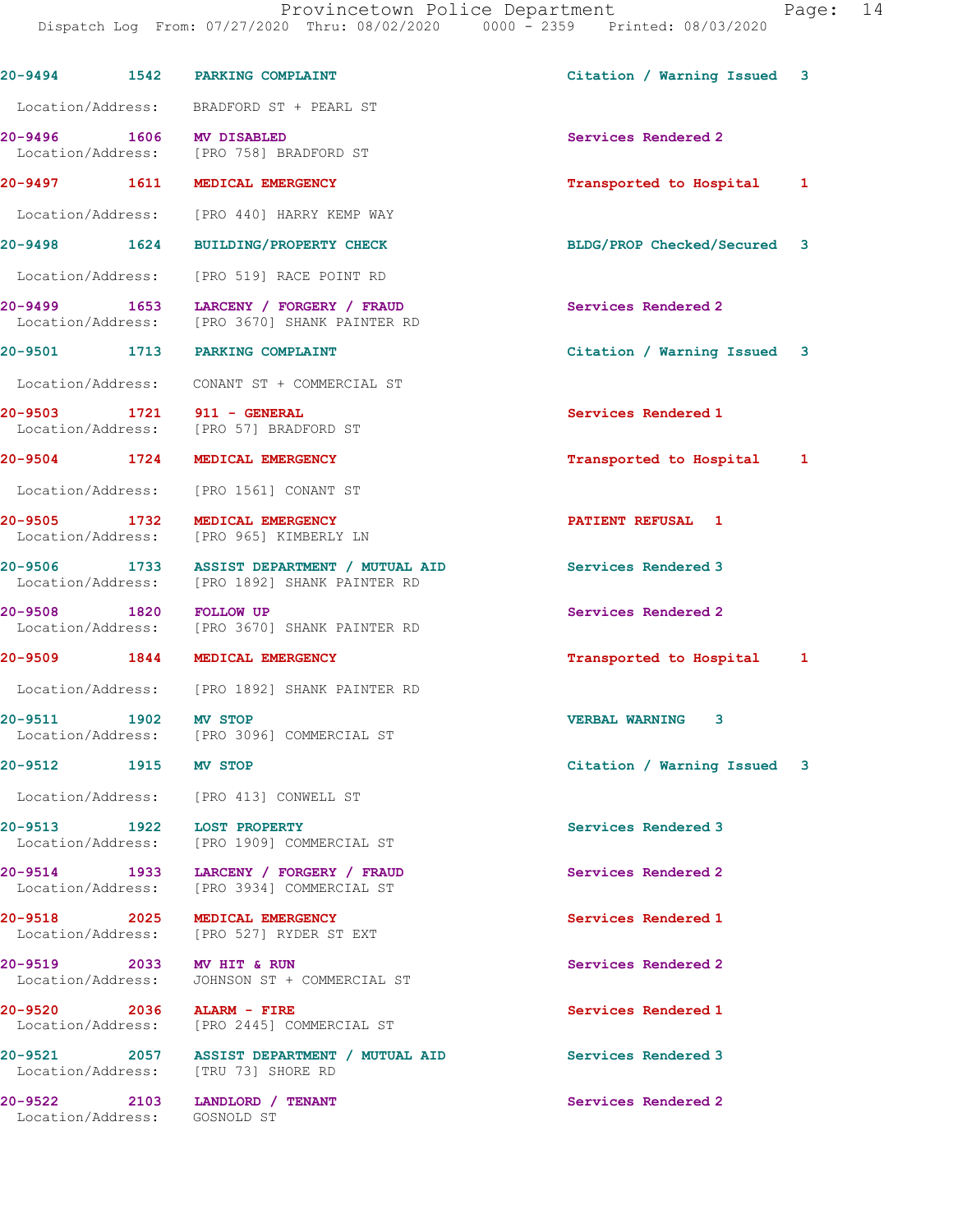|                                 |      |                                                                                          | Dispatch Log From: 07/27/2020 Thru: 08/02/2020 0000 - 2359 Printed: 08/03/2020 |    |
|---------------------------------|------|------------------------------------------------------------------------------------------|--------------------------------------------------------------------------------|----|
| 20-9524 2113 ASSIST CITIZEN     |      |                                                                                          | Referred to Other Agency                                                       | 3  |
|                                 |      | Location/Address: [PRO 2499] RACE POINT RD                                               |                                                                                |    |
|                                 |      | 20-9526 2142 MEDICAL EMERGENCY<br>Location/Address: [PRO 105] COMMERCIAL ST              | <b>PATIENT REFUSAL 1</b>                                                       |    |
|                                 |      | 20-9527 2158 COMPLAINT - GENERAL<br>Location/Address: [PRO 3343] SEASHORE PARK DR        | Services Rendered 3                                                            |    |
| 20-9528 2203 ASSIST CITIZEN     |      | Location/Address: [PRO 208] COMMERCIAL ST                                                | Services Rendered 3                                                            |    |
| 20-9529 2213 ASSIST CITIZEN     |      | Location/Address: [PRO 516] RACE POINT RD                                                | Services Rendered 3                                                            |    |
|                                 |      | 20-9530 2301 MEDICAL EMERGENCY                                                           | Transported to Hospital                                                        | 1  |
|                                 |      | Location/Address: [PRO 542] SHANK PAINTER RD                                             |                                                                                |    |
|                                 |      | 20-9532 2326 MV OBSERVANCE / ASSIGNMENT<br>Location/Address: BRADFORD ST + HOWLAND ST    | Services Rendered 3                                                            |    |
|                                 |      | 20-9533 2336 ASSIST DEPARTMENT / MUTUAL AID<br>Location/Address: [TRU 310] ROUTE 6       | Services Rendered 3                                                            |    |
| 20-9536 2357 MV STOP            |      |                                                                                          | Citation / Warning Issued 3                                                    |    |
| Location/Address: [TRU] ROUTE 6 |      |                                                                                          |                                                                                |    |
| For Date: $08/02/2020 -$ Sunday |      |                                                                                          |                                                                                |    |
|                                 |      | 20-9535 0001 BUILDING/PROPERTY CHECK<br>Location/Address: [PRO 526] RYDER ST EXT         | Services Rendered 3                                                            |    |
| 20-9537 0007 NOISE COMPLAINT    |      | Location/Address: [PRO 517] RACE POINT RD                                                | Services Rendered 3                                                            |    |
|                                 |      | 20-9538 0012 BUILDING/PROPERTY CHECK                                                     | BLDG/PROP Checked/Secured 3                                                    |    |
|                                 |      | Location/Address: [PRO 518] RACE POINT RD                                                |                                                                                |    |
| 20-9539                         | 0012 | BUILDING/PROPERTY CHECK                                                                  | BLDG/PROP Checked/Secured                                                      | 3  |
|                                 |      | Location/Address: [PRO 526] RYDER ST EXT                                                 |                                                                                |    |
| 20-9540 0018 MV STOP            |      | Location/Address: RYDER ST + COMMERCIAL ST                                               | <b>VERBAL WARNING</b><br>3                                                     |    |
|                                 |      | 20-9542 0033 BY-LAW VIOLATION<br>Location/Address: RYDER ST + COMMERCIAL ST              | <b>VERBAL WARNING</b><br>$\mathbf{2}$                                          |    |
|                                 |      | 20-9543 0036 MV OBSERVANCE / ASSIGNMENT<br>Location/Address: HARRY KEMP WAY + CONWELL ST | Services Rendered 3                                                            |    |
|                                 |      | 20-9544 0046 MV OBSERVANCE / ASSIGNMENT<br>Location/Address: HARRY KEMP WAY + CONWELL ST | Services Rendered 3                                                            |    |
|                                 |      | 20-9546 0155 BUILDING/PROPERTY CHECK                                                     | BLDG/PROP Checked/Secured                                                      | 3  |
|                                 |      | Location/Address: [PRO 1638] COMMERCIAL ST                                               |                                                                                |    |
| 20-9547 0200                    |      | <b>BUILDING/PROPERTY CHECK</b>                                                           | BLDG/PROP Checked/Secured                                                      | 3  |
|                                 |      | Location/Address: [PRO 1646] WINSLOW ST                                                  |                                                                                |    |
| 20-9549                         |      | 0207 BUILDING/PROPERTY CHECK                                                             | BLDG/PROP Checked/Secured                                                      | -3 |
|                                 |      | Location/Address: [PRO 269] COMMERCIAL ST                                                |                                                                                |    |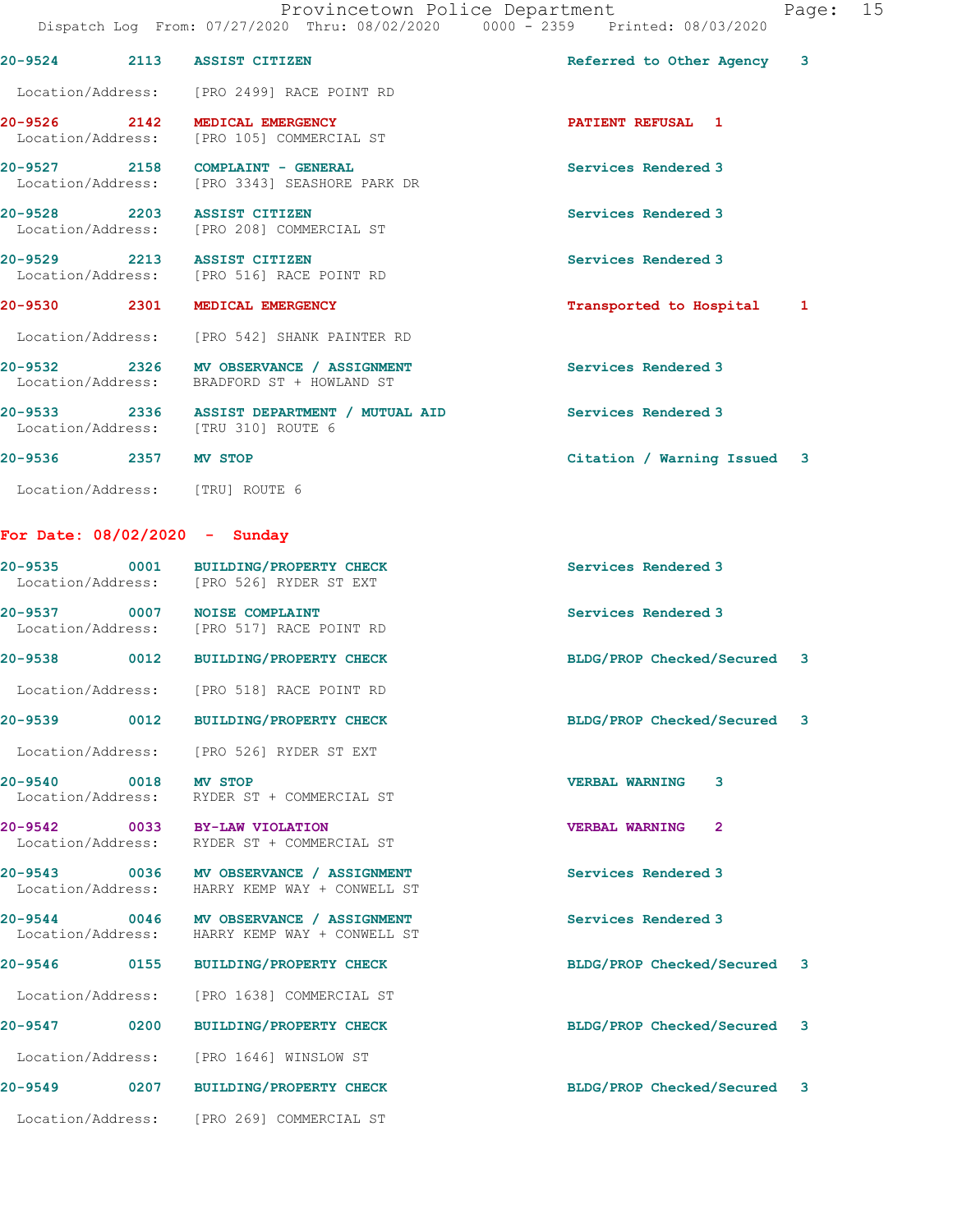|                                                 |                                                                                                             | $10000$ $1000000000000$<br>Dispatch Log From: 07/27/2020 Thru: 08/02/2020 0000 - 2359 Printed: 08/03/2020 |  |
|-------------------------------------------------|-------------------------------------------------------------------------------------------------------------|-----------------------------------------------------------------------------------------------------------|--|
|                                                 | 20-9550 0208 BUILDING/PROPERTY CHECK                                                                        | BLDG/PROP Checked/Secured 3                                                                               |  |
| Location/Address:                               | [PRO 488] MAYFLOWER ST                                                                                      |                                                                                                           |  |
| 20-9548 0214<br>Location/Address:               | <b>BUILDING/PROPERTY CHECK</b><br>[PRO 569] WINSLOW ST                                                      | Services Rendered 3                                                                                       |  |
| Location/Address:                               | 20-9551 0228 BUILDING/PROPERTY CHECK<br>[PRO 2540] RACE POINT RD                                            | Services Rendered 3                                                                                       |  |
| 20-9552 0245                                    | <b>BUILDING/PROPERTY CHECK</b>                                                                              | BLDG/PROP Checked/Secured 3                                                                               |  |
|                                                 | Location/Address: [PRO 2898] JEROME SMITH RD                                                                |                                                                                                           |  |
| 20-9553 0313                                    | <b>BUILDING/PROPERTY CHECK</b><br>Location/Address: [PRO 3259] MACMILLAN WHARF                              | Services Rendered 3                                                                                       |  |
| 20-9554 0322 PARK, WALK & TALK                  | Location: [PRO 3431] LOPES SQUARE                                                                           | Services Rendered 3                                                                                       |  |
|                                                 | 20-9555 0407 BUILDING/PROPERTY CHECK                                                                        | BLDG/PROP Checked/Secured 3                                                                               |  |
| Location/Address:                               | [PRO 516] RACE POINT RD                                                                                     |                                                                                                           |  |
| 20-9556 0438 911 - GENERAL<br>Location/Address: | [PRO 1318] COMMERCIAL ST                                                                                    | Services Rendered 1                                                                                       |  |
|                                                 | 20-9557 0531 MV OBSERVANCE / ASSIGNMENT<br>Location/Address: ROUTE 6 + SNAIL RD                             | Services Rendered 3                                                                                       |  |
|                                                 | 20-9558 0543 MV OBSERVANCE / ASSIGNMENT<br>Location/Address: CONWELL ST + ROUTE 6                           | Services Rendered 3                                                                                       |  |
| Location/Address:                               | 20-9561 0700 COMPLAINT - GENERAL<br>[PRO 2105] STANDISH ST                                                  | Services Rendered 3                                                                                       |  |
| 20-9563 0710<br>Location/Address:               | ANIMAL CALL<br>[PRO 1758] BRADFORD ST                                                                       | Services Rendered 2                                                                                       |  |
|                                                 | 20-9560 0723 BUILDING/PROPERTY CHECK                                                                        | BLDG/PROP Checked/Secured 3                                                                               |  |
|                                                 | Location/Address: [PRO 564] BAYBERRY AVE                                                                    |                                                                                                           |  |
| $20 - 9562$<br>0729                             | <b>FOLLOW UP</b><br>Location/Address: [PRO 564] BAYBERRY AVE                                                | 2<br>SPOKEN TO                                                                                            |  |
| 20-9564 0815 ASSIST CITIZEN                     | Location/Address: [PRO 3227] OLD ANN PAGE WAY                                                               | SPOKEN TO<br>3                                                                                            |  |
|                                                 | 20-9565 0839 SERVICE CALL - POLICE<br>Location/Address: [PRO 516] RACE POINT RD                             | Services Rendered 3                                                                                       |  |
| 20-9567 0925                                    | <b>BUILDING/PROPERTY CHECK</b>                                                                              | BLDG/PROP Checked/Secured 3                                                                               |  |
|                                                 | Location/Address: [PRO 3033] COMMERCIAL ST                                                                  |                                                                                                           |  |
|                                                 | 20-9568 0946 SERVICE CALL - POLICE<br>Location/Address: [PRO 564] BAYBERRY AVE<br>Refer To Arrest: 20-74-AR | 3<br>SPOKEN TO                                                                                            |  |
|                                                 | 20-9572 1021 MV OBSERVANCE / ASSIGNMENT                                                                     | Services Rendered 3                                                                                       |  |
| Location/Address: PROVINCELANDS RD              |                                                                                                             |                                                                                                           |  |
| 20-9573 1114 PARKING COMPLAINT                  |                                                                                                             | Citation / Warning Issued 3                                                                               |  |
|                                                 | Location/Address: [PRO 1895] BRADFORD ST                                                                    |                                                                                                           |  |
| 20-9575 1121 MV COLLISION                       | Location/Address: BRADFORD ST + SHANK PAINTER RD                                                            | Services Rendered 1                                                                                       |  |

Refer To Accident: 20-39-AC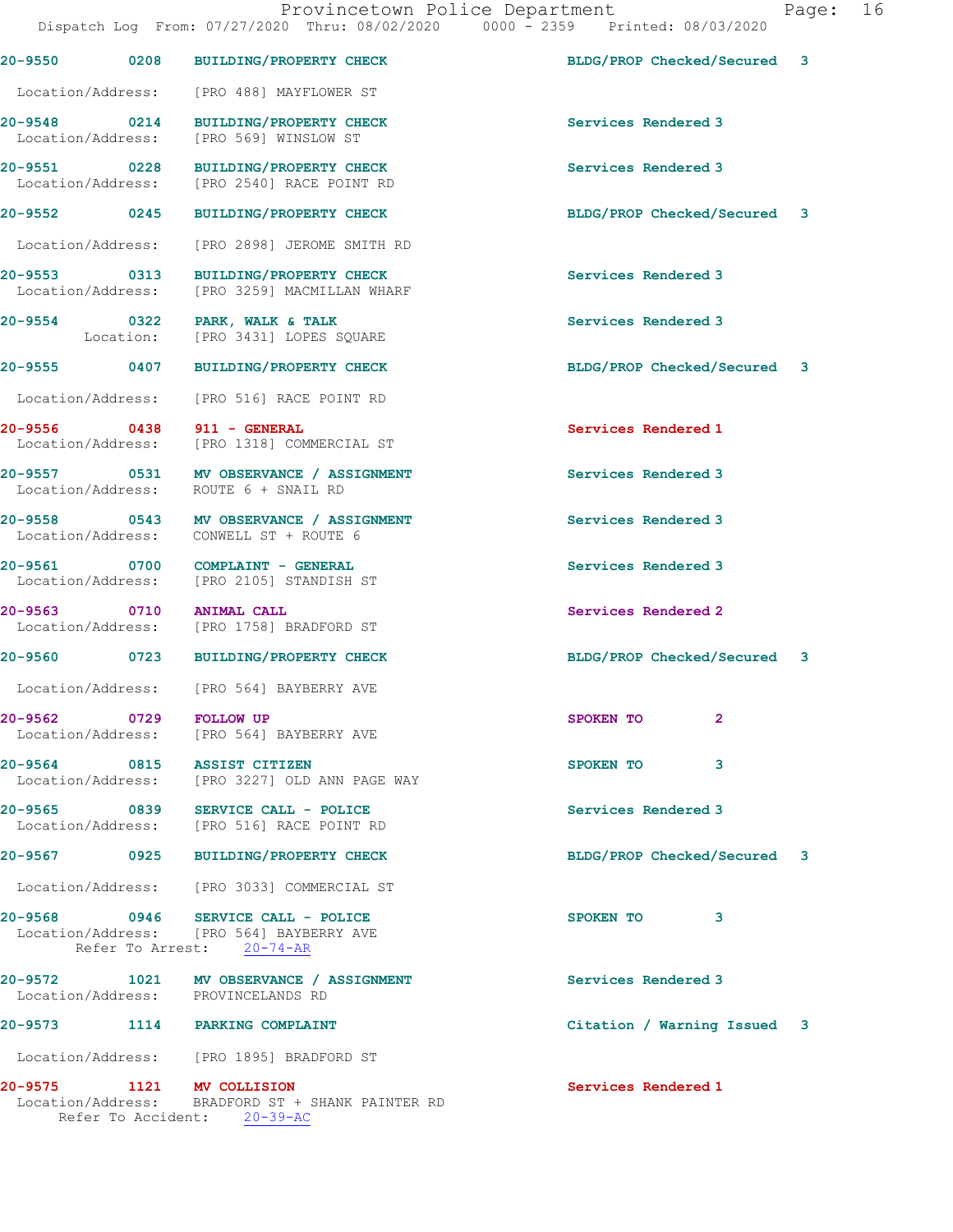|                                                                | Dispatch Log From: 07/27/2020 Thru: 08/02/2020 0000 - 2359 Printed: 08/03/2020                  | Provincetown Police Department | Page: 17     |  |
|----------------------------------------------------------------|-------------------------------------------------------------------------------------------------|--------------------------------|--------------|--|
| 20-9576 1249 MV STOP                                           | Location/Address: [PRO 3670] SHANK PAINTER RD                                                   | <b>VERBAL WARNING 3</b>        |              |  |
|                                                                | 20-9579 1357 MV COLLISION<br>Location/Address: [PRO 2490] PROVINCELANDS RD                      | Services Rendered 1            |              |  |
| Refer To Accident: 20-40-AC                                    | 20-9580 1408 MV COLLISION<br>Location/Address: BRADFORD ST + HOWLAND ST                         | SPOKEN TO 1                    |              |  |
| 20-9581 1412 LOST PROPERTY                                     | Location: [PRO 3431] LOPES SQUARE                                                               | Services Rendered 3            |              |  |
| 20-9582 1453 LOST PROPERTY                                     |                                                                                                 | No Action Required             | 3            |  |
|                                                                | Location: [PRO 3431] LOPES SQUARE                                                               |                                |              |  |
|                                                                | 20-9583 1500 LANDLORD / TENANT<br>Location/Address: [PRO 1264] COMMERCIAL ST                    | SPOKEN TO<br>2                 |              |  |
| 20-9584 1505 LANDLORD / TENANT<br>Location/Address: GOSNOLD ST |                                                                                                 | SPOKEN TO<br>$\mathbf{2}$      |              |  |
|                                                                | 20-9585 1531 911 - GENERAL<br>Location/Address: [PRO 3546] COMMERCIAL ST                        | SPOKEN TO 1                    |              |  |
| 20-9586 1533 MV DISABLED                                       | Location/Address: [PRO 196] COMMERCIAL ST                                                       | Services Rendered 2            |              |  |
| 20-9588 1548 ANIMAL CALL                                       |                                                                                                 | No Action Required             | $\mathbf{2}$ |  |
|                                                                | Location/Address: [PRO 3380] COMMERCIAL ST                                                      |                                |              |  |
|                                                                | 20-9593 1604 LOST PROPERTY<br>Location/Address: [PRO 526] RYDER ST EXT                          | Services Rendered 3            |              |  |
|                                                                | 20-9591 1607 MV OBSERVANCE / ASSIGNMENT<br>Location/Address: PROVINCELANDS RD + BRADFORD ST EXT | Services Rendered 3            |              |  |
| 20-9594 1614 MV STOP<br>Location: DAY'S AUTOMOTIVE             |                                                                                                 | VERBAL WARNING 3               |              |  |
| 20-9595 1620 FOLLOW UP<br>Location/Address: GOSNOLD ST         |                                                                                                 | Could Not Locate 2             |              |  |
|                                                                | 20-9597 1647 MV STOP<br>Location/Address: ATWOOD AVE + COMMERCIAL ST                            | <b>VERBAL WARNING 3</b>        |              |  |
| 20-9599 1701 911 - GENERAL<br>Location/Address: COMMERCIAL ST  |                                                                                                 | SPOKEN TO 1                    |              |  |
|                                                                | 20-9598 1711 MV OBSERVANCE / ASSIGNMENT<br>Location/Address: PROVINCELANDS RD + BRADFORD ST EXT | Services Rendered 3            |              |  |
| 20-9601 1742 MV STOP                                           | Location/Address: ROUTE 6 + CONWELL ST                                                          | <b>VERBAL WARNING 3</b>        |              |  |
| 20-9602 1745 ANIMAL CALL                                       | Location/Address: [PRO 146] COMMERCIAL ST                                                       | <b>VERBAL WARNING 2</b>        |              |  |
| 20-9604 1816 MEDICAL EMERGENCY                                 | Location/Address: [PRO 2499] RACE POINT RD                                                      | Services Rendered 1            |              |  |
| Location/Address: ROUTE 6 + SNAIL RD                           | 20-9605 1831 MV OBSERVANCE / ASSIGNMENT                                                         | Services Rendered 3            |              |  |
| 20-9607 1843 NOISE COMPLAINT                                   | Location/Address: [PRO 1620] BRADFORD ST                                                        | SPOKEN TO 3                    |              |  |
| 20-9609 1923 BIKE - GENERAL                                    | Location/Address: [PRO 2375] CONANT ST                                                          | SPOKEN TO<br>2                 |              |  |